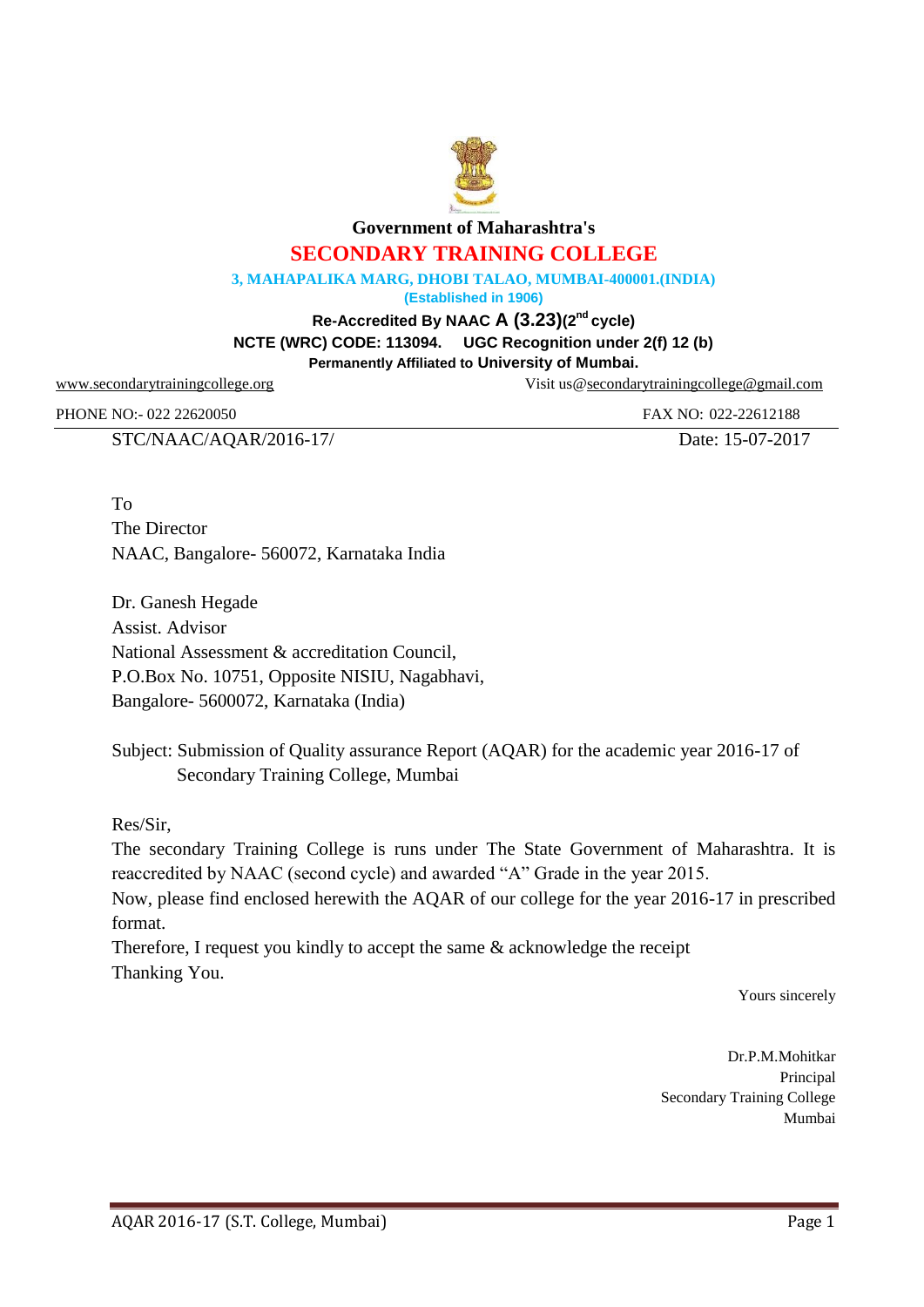## **The Annual Quality Assurance Report (AQAR) of the IQAC**

### **(Secondary Training College, Mumbai 2016-17)**

All NAAC accredited institutions will submit an annual self-reviewed progress report to NAAC, through its IQAC. The report is to detail the tangible results achieved in key areas, specifically identified by the institutional IQAC at the beginning of the academic year. The AQAR will detail the results of the perspective plan worked out by the IQAC. *(Note: The AQAR period would be the Academic Year. For example, July 1, 2012 to June 30, 2013)*

$$
Part-A
$$

# **1. Details of the Institution** 1.1 Name of the Institution 1.2 Address Line 1 Address Line 2 City/Town State Pin Code Institution e-mail address Contact Nos. Name of the Head of the Institution: Tel. No. with STD Code: (022)22620050 SECONDARY TRAINING COLLEGE, MUMBAI 3-Mahapalika Marg Dhobi Talao Mumbai. Maharashtra 400001 secondarytrainingcollege@gmail.com DR.PANDHARINATH MAHADEORAO MOHITKAR (022)22620050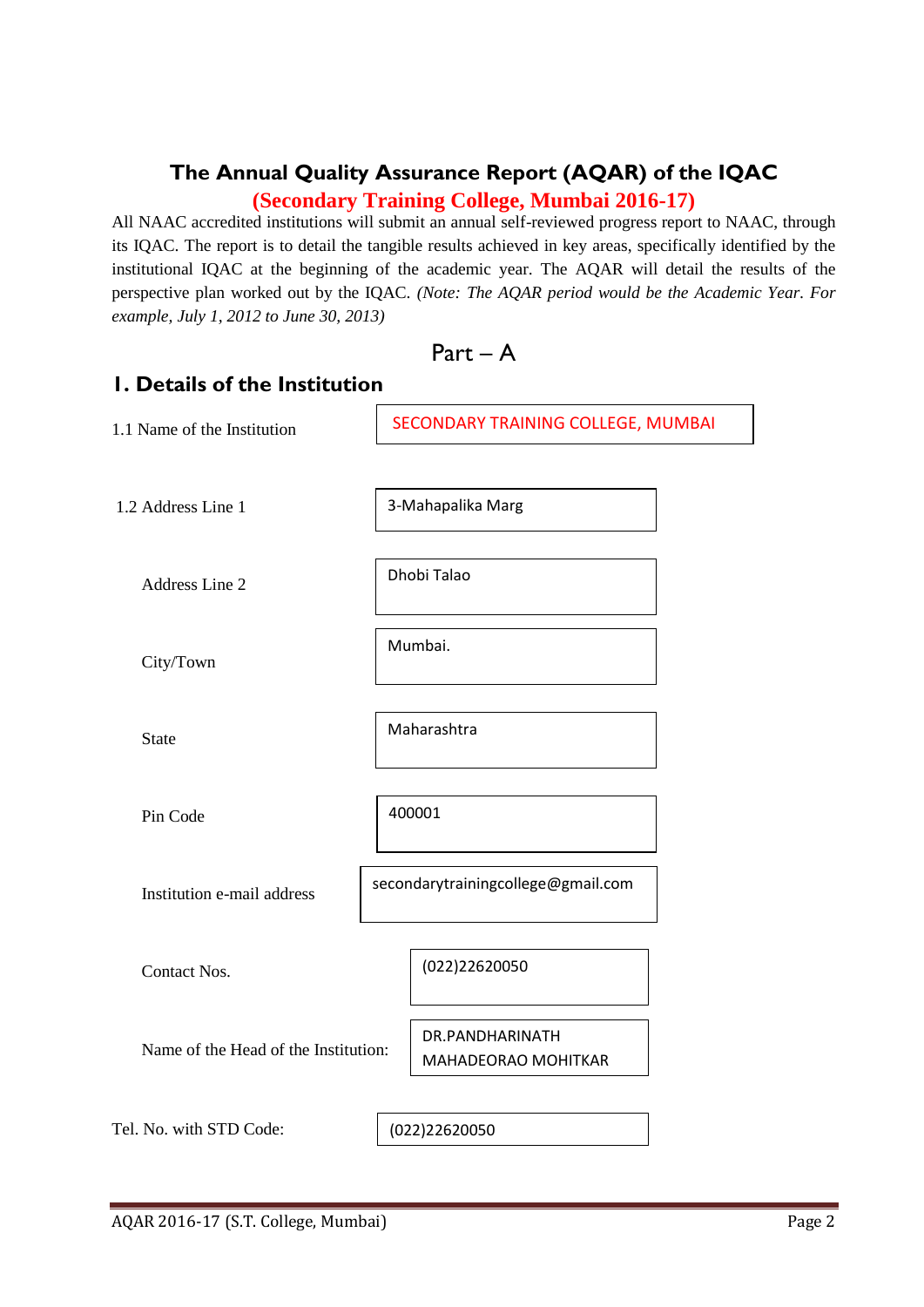| Mobile:                        |                      | 09422157898                                                                                                                                             |       |                                    |                                                  |            |                        |                                        |
|--------------------------------|----------------------|---------------------------------------------------------------------------------------------------------------------------------------------------------|-------|------------------------------------|--------------------------------------------------|------------|------------------------|----------------------------------------|
| Name of the IQAC Co-ordinator: |                      | DR. MASSARRAT SAHEB ALI                                                                                                                                 |       |                                    |                                                  |            |                        |                                        |
| Mobile:                        |                      |                                                                                                                                                         |       | 09869241728                        |                                                  |            |                        |                                        |
| IQAC e-mail address:           |                      |                                                                                                                                                         |       | secondarytrainingcollege@gmail.com |                                                  |            |                        |                                        |
|                                |                      | 1.3 NAAC Track ID (For ex. MHCOGN 18879)<br>1.4 NAAC Executive Committee No. & Date:                                                                    |       |                                    | MHCOTE11982                                      |            |                        | EC (SC)/06/RAR/113 dated 01/05/2015 of |
|                                |                      | (For Example EC/32/A&A/143 dated 3-5-2004.<br>This EC no. is available in the right corner- bottom-<br>of your institution's Accreditation Certificate) |       |                                    | second cycle.                                    |            |                        |                                        |
|                                | 1.5 Website address: |                                                                                                                                                         |       |                                    | www.secondarytrainingcollege.org                 |            |                        |                                        |
|                                |                      | Web-link of the AQAR:                                                                                                                                   |       |                                    | www.secondarytrainingcollege.org/AQAR2016-17.pdf |            |                        |                                        |
|                                |                      | (For ex. http://www.ladykeanecollege.edu.in/AQAR2012-13.doc)                                                                                            |       |                                    |                                                  |            |                        |                                        |
|                                |                      | 1.6 Accreditation Details                                                                                                                               |       |                                    |                                                  |            |                        |                                        |
|                                | Sl.<br>No.           | Cycle                                                                                                                                                   | Grade | <b>CGPA</b>                        | Year of<br>Accreditation                         |            | <b>Validity Period</b> |                                        |
|                                | $\mathbf{1}$         | $1st$ Cycle                                                                                                                                             | $B++$ | 80.75                              | 2004                                             | 5 years    |                        |                                        |
|                                | $\overline{2}$       | $2nd$ Cycle                                                                                                                                             | Α     | 3.23                               | 2015                                             | 5 years    |                        |                                        |
|                                | 3<br>$\overline{4}$  | $3rd$ Cycle<br>$4th$ Cycle                                                                                                                              |       |                                    |                                                  |            |                        |                                        |
|                                |                      | 1.7 Date of Establishment of IQAC:                                                                                                                      |       | DD/MM/YYYY                         |                                                  | 01/03/2005 |                        |                                        |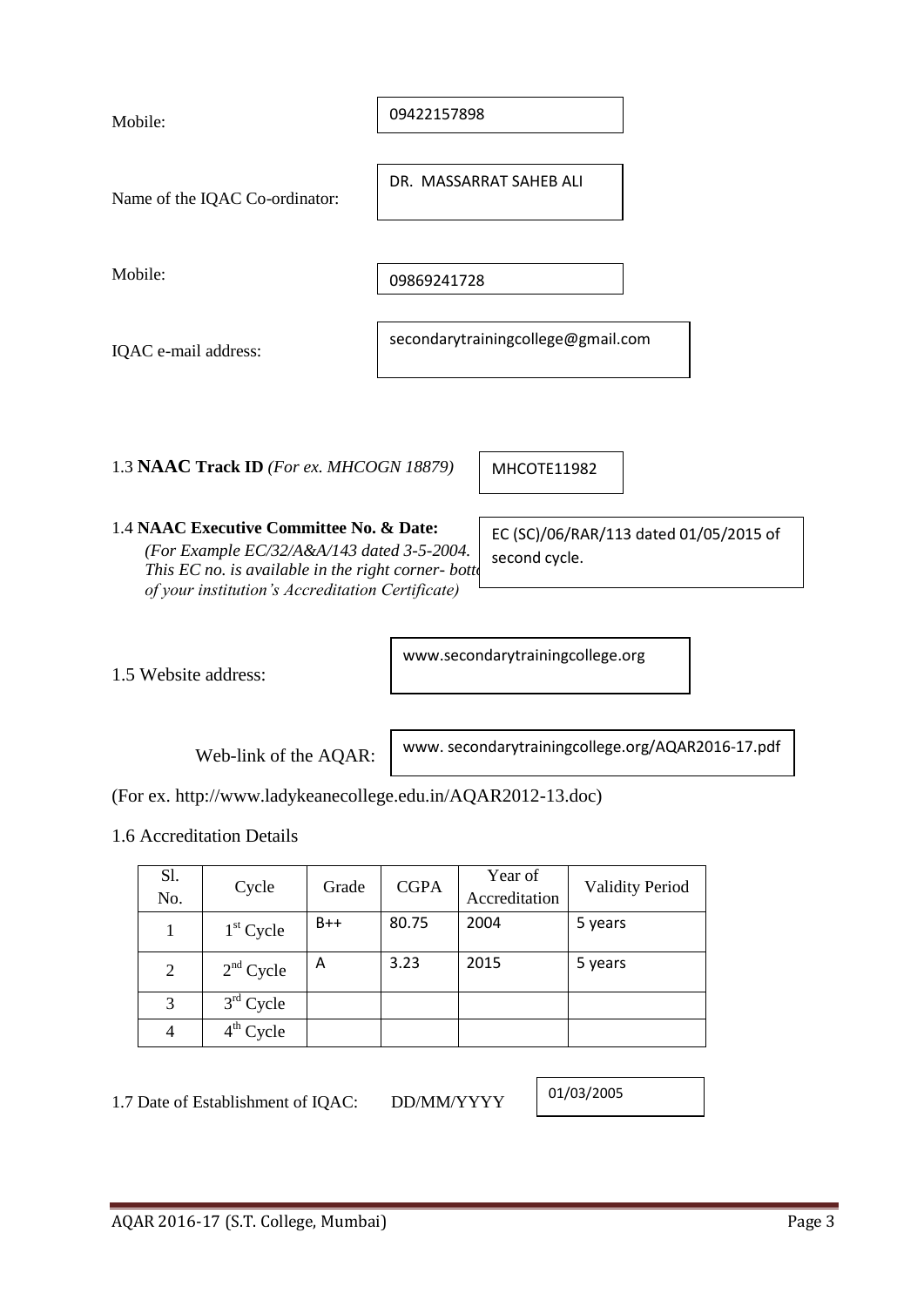#### **1.8 AQAR for the year** *(for example 2010-11)*

**2016-17**

1.9 Details of the previous year's AQAR submitted to NAAC after the latest Assessment and Accreditation by NAAC (*(for example AQAR 2010-11submitted to NAAC on 12-10-2011)*

### *After 2nd Cycle of NAAC, AQAR was sent as follows*

#### **AQAR 2015-16 Submitted to NAAC on (09/08/2016)**

| 1.10 Institutional Status                                  |                                 |                       |                                                                          |
|------------------------------------------------------------|---------------------------------|-----------------------|--------------------------------------------------------------------------|
| University                                                 | State<br>$\sqrt{ }$             | Central               | Deemed<br>Private                                                        |
| <b>Affiliated College</b>                                  | Yes<br>V                        | No                    |                                                                          |
| <b>Constituent College</b>                                 | Yes                             | N <sub>o</sub><br>v   |                                                                          |
| Autonomous college of UGC                                  | Yes                             | N <sub>o</sub><br>v   |                                                                          |
| Regulatory Agency approved Institution                     |                                 | Yes<br>$\Lambda$      | N <sub>o</sub>                                                           |
| (eg. AICTE, BCI, MCI, PCI, NCI) NCTE (WRC)                 |                                 |                       |                                                                          |
| Co-education<br>Type of Institution                        |                                 | Men                   | Women                                                                    |
| Urban                                                      |                                 | Rural                 | Tribal                                                                   |
| Financial Status: Grant-in-aid<br>$\sqrt{2}$               | $\vert$ UGC 2(f)                |                       | <b>UGC 12B</b>                                                           |
|                                                            | Grant-in-aid $+$ Self Financing |                       | <b>Totally Self-financing</b>                                            |
| 1.11 Type of Faculty/Programme                             |                                 |                       |                                                                          |
| Arts<br>Science<br>v                                       | Commerce                        | Law                   | PEI (Phys Edu)                                                           |
| TEI (Edu)<br>Engineering                                   |                                 | <b>Health Science</b> | Management                                                               |
| Others (Specify)                                           |                                 |                       | B.Ed. Two Years program under Arts<br>Faculty (Mumbai University, Mumbai |
| 1.12 Name of the Affiliating University (for the Colleges) |                                 |                       | UNIVERSITY OF MUMBAI                                                     |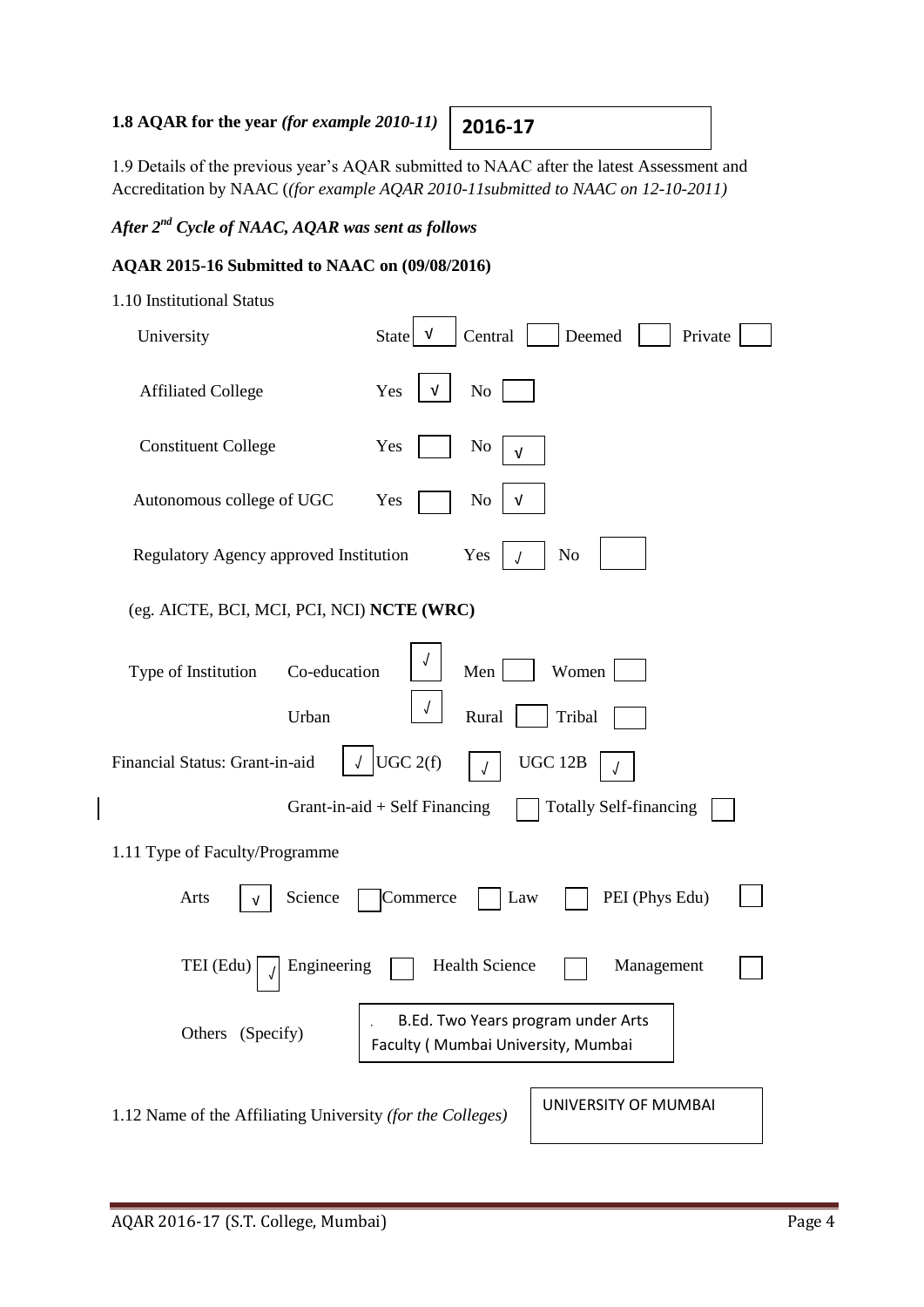1.13 Special status conferred by Central/ State Government-- UGC/CSIR/DST/DBT/ICMR etc.

| Autonomy by State/Central Govt./Uni      | N.A. |                     |           |
|------------------------------------------|------|---------------------|-----------|
| University with Potential for Excellence | N.A. | <b>UGC-CPE</b>      | N.A.      |
| <b>DST Star Scheme</b>                   | N.A. | <b>UGC-CE</b>       | N.A.      |
| <b>UGC-Special Assistance Programme</b>  | N.A. | <b>DST-FIST</b>     | N.A.      |
| UGC-Innovative PG programmes             | N.A. | Any other (Specify) | Dev grant |
| <b>UGC-COP Programmes</b>                | N.A. |                     |           |
| 2. IQAC Composition and Activities       |      |                     |           |

#### 2.1 No. of Teachers 2.2 No. of Administrative/Technical staff 2.3 No. of students 2.4 No. of Management representatives 2.5 No. of Alumni 2. 6 No. of any other stakeholder and Community representatives 2.7 No. of Employers/ Industrialists 2.8 No. of other External Experts 02 NIL 02 01 01 01 01 05

2.10 No. of IQAC meetings held : 2.11 No. of meetings with various stakeholders: No.  $\begin{vmatrix} 2 \\ 1 \end{vmatrix}$  Faculty Non-Teaching Staff Students  $\begin{bmatrix} 2 \end{bmatrix}$  Alumni  $\begin{bmatrix} 1 \end{bmatrix}$ 2 2 13 2 Others NIL  $02$ 

2.9 Total No. of members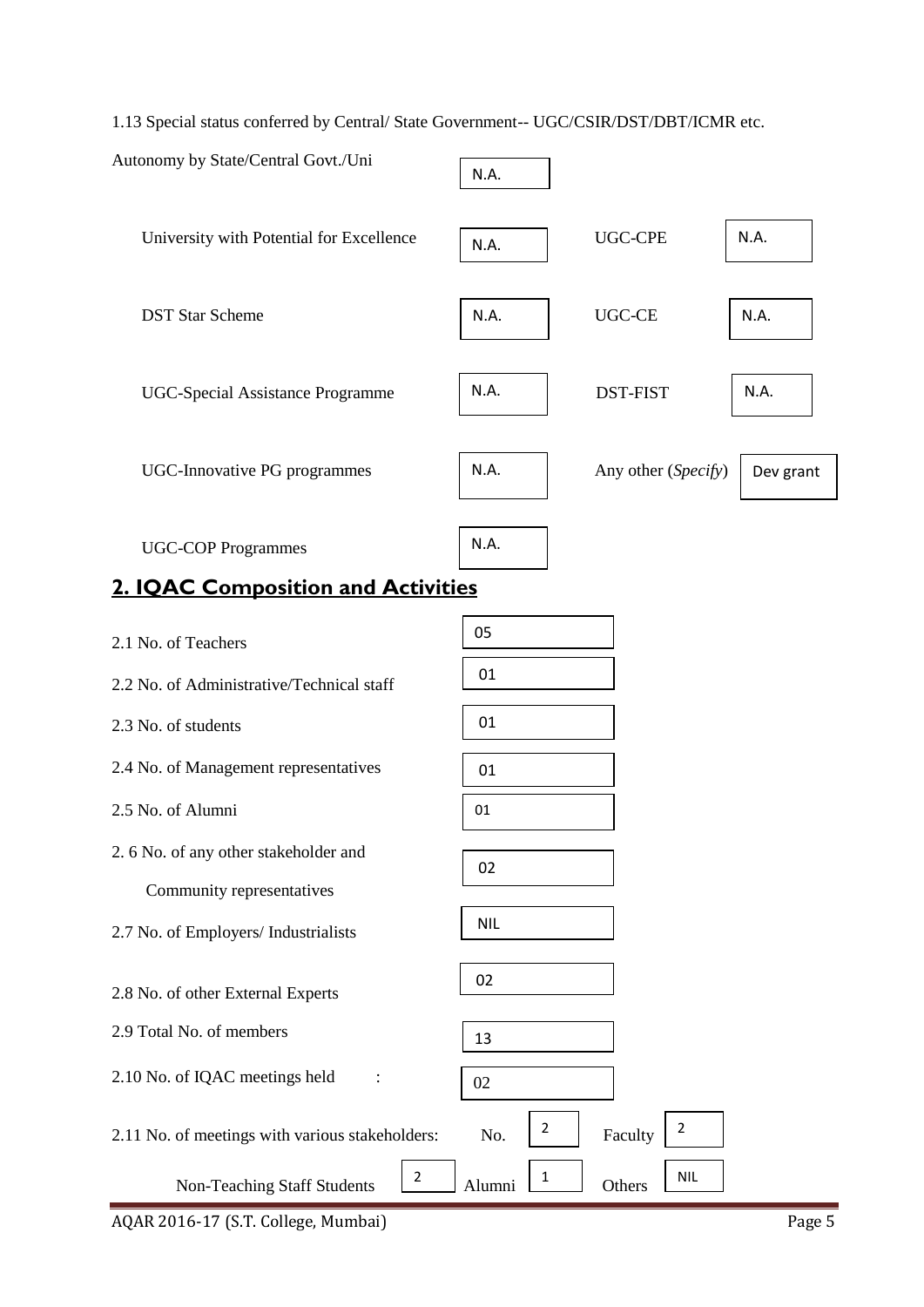| We had received a letter that an amount of Rs 3, 00,000/-<br>If yes, mention the amount<br>for IQAC will be given but we did not receive any till date. |
|---------------------------------------------------------------------------------------------------------------------------------------------------------|
|---------------------------------------------------------------------------------------------------------------------------------------------------------|

2.13Seminars and Conferences (only quality related)

(i) No. of Seminars/Conferences/ Workshops/Symposia organized by the IQAC

| Total Nos.  | International   -   National   -   State  <br>6 | Institution Level<br>$\sim$ $-$ |  |  |  |
|-------------|-------------------------------------------------|---------------------------------|--|--|--|
|             | 1 Reading and Reflecting on Text,               | 2 Drama and Art in Education    |  |  |  |
| (ii) Themes | 3 A.V. Aid Workshops,                           | 4 Micro Teaching Workshops      |  |  |  |
|             | 5 Lesson Planning Workshop                      | 6 Yoga Workshop                 |  |  |  |

2.14 Significant Activities and contributions made by IQAC

New syllabus successful implementation was given priority. Students begged 1<sup>st</sup> 2<sup>nd</sup> & 3<sup>rd</sup> prizes at State level, District level and Intercollegiate level Competitions.

2.15 Plan of Action by IQAC/Outcome

 The plan of action chalked out by the IQAC in the beginning of the year towards quality enhancement and the outcome achieved by the end of the year \*

| Plan of Action                                                                                                     | Achievements                                                    |
|--------------------------------------------------------------------------------------------------------------------|-----------------------------------------------------------------|
| 1) To develop computer competency in<br>students                                                                   | 1) Students used technology in education.                       |
| 2) To develop scheme for Guidance and<br>Counselling                                                               | Guidance was provided individually through<br>the Guidance Cell |
| 3) To develop placement cell                                                                                       | Placement cell became active through ICT                        |
| 4) To develop coordination between Old<br>Student Association, Guidance and<br>counselling cell and Placement cell | Old Student Association became active.<br>Helped Placement cell |

 *\* Attach the Academic Calendar of the year as Annexure.*-**Academic Calendar attached as annexure I**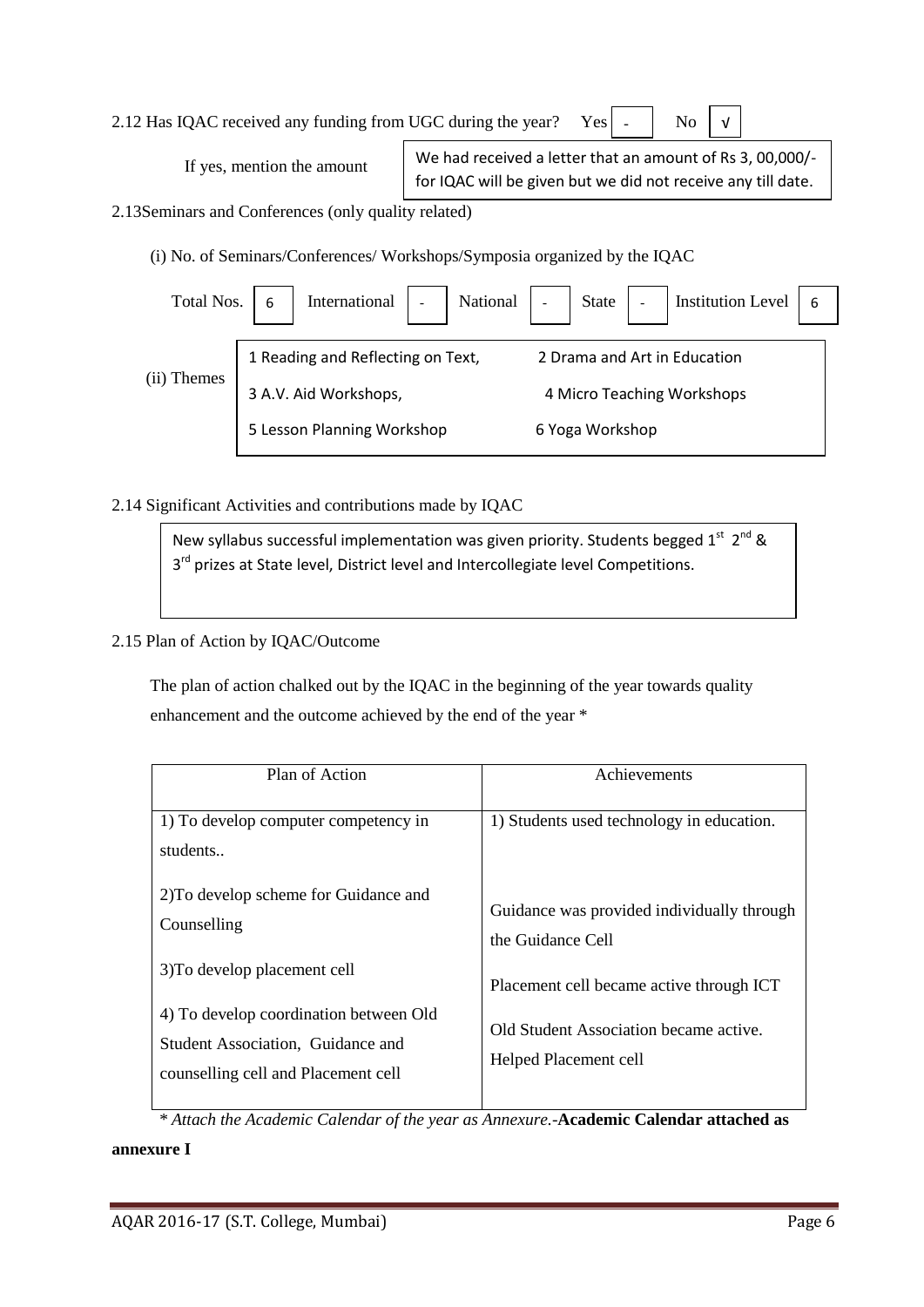| 2.15 Whether the AQAR was placed in statutory body                                                    |           | Yes <sup>1</sup> | No                   |  |  |  |
|-------------------------------------------------------------------------------------------------------|-----------|------------------|----------------------|--|--|--|
| Management                                                                                            | Syndicate | Any other body   | <b>Staff Council</b> |  |  |  |
| Provide the details of the action taken                                                               |           |                  |                      |  |  |  |
| Provisional format of AQAR was placed before Local Management<br>Committee for review and suggestions |           |                  |                      |  |  |  |

Part – B

## **Criterion – I**

# **1. Curricular Aspects**

| Level of the<br>Programme | Number of<br>existing<br>Programmes | Number of<br>programmes added<br>during the year | Number of<br>self-financing<br>programmes | Number of value<br>added / Career<br>Oriented<br>programmes |
|---------------------------|-------------------------------------|--------------------------------------------------|-------------------------------------------|-------------------------------------------------------------|
| PhD                       |                                     |                                                  | $\overline{\phantom{0}}$                  |                                                             |
| PG                        |                                     | $\overline{\phantom{a}}$                         | $\overline{\phantom{0}}$                  |                                                             |
| <b>UG</b>                 | 1 (Regular)<br>2 Yrs. B.Ed.         | <b>NIL</b>                                       | <b>NIL</b>                                | <b>B.Ed. Distance</b><br>education<br>(YCMOU) Nashik        |
| PG Diploma                | $\qquad \qquad \blacksquare$        | ۰                                                | $\overline{\phantom{a}}$                  | -                                                           |
| <b>Advanced Diploma</b>   | $\overline{\phantom{0}}$            | $\qquad \qquad \blacksquare$                     | $\overline{\phantom{a}}$                  | -                                                           |
| Diploma                   | $\overline{\phantom{0}}$            | $\overline{\phantom{a}}$                         | $\overline{\phantom{a}}$                  | $\qquad \qquad \blacksquare$                                |
| Certificate               | $\qquad \qquad \blacksquare$        | $\overline{\phantom{a}}$                         | $\overline{\phantom{a}}$                  | $\overline{\phantom{a}}$                                    |
| Others                    | $\qquad \qquad \blacksquare$        | $\overline{\phantom{a}}$                         | $\overline{\phantom{a}}$                  | $\overline{\phantom{a}}$                                    |
| <b>Total</b>              | $\mathbf{1}$                        | <b>NIL</b>                                       | <b>NIL</b>                                | 1                                                           |
| Interdisciplinary         | $\qquad \qquad \blacksquare$        | ۰                                                | $\overline{\phantom{0}}$                  | ۰                                                           |
| Innovative                |                                     |                                                  |                                           |                                                             |

1.1 Details about Academic Programmes

1.2 (i) Flexibility of the Curriculum: CBCS/Core/Elective option / Open options (ii) Pattern of programmes:

| Pattern   | Number of programmes |
|-----------|----------------------|
| Semester  |                      |
| Trimester |                      |
| Annual    |                      |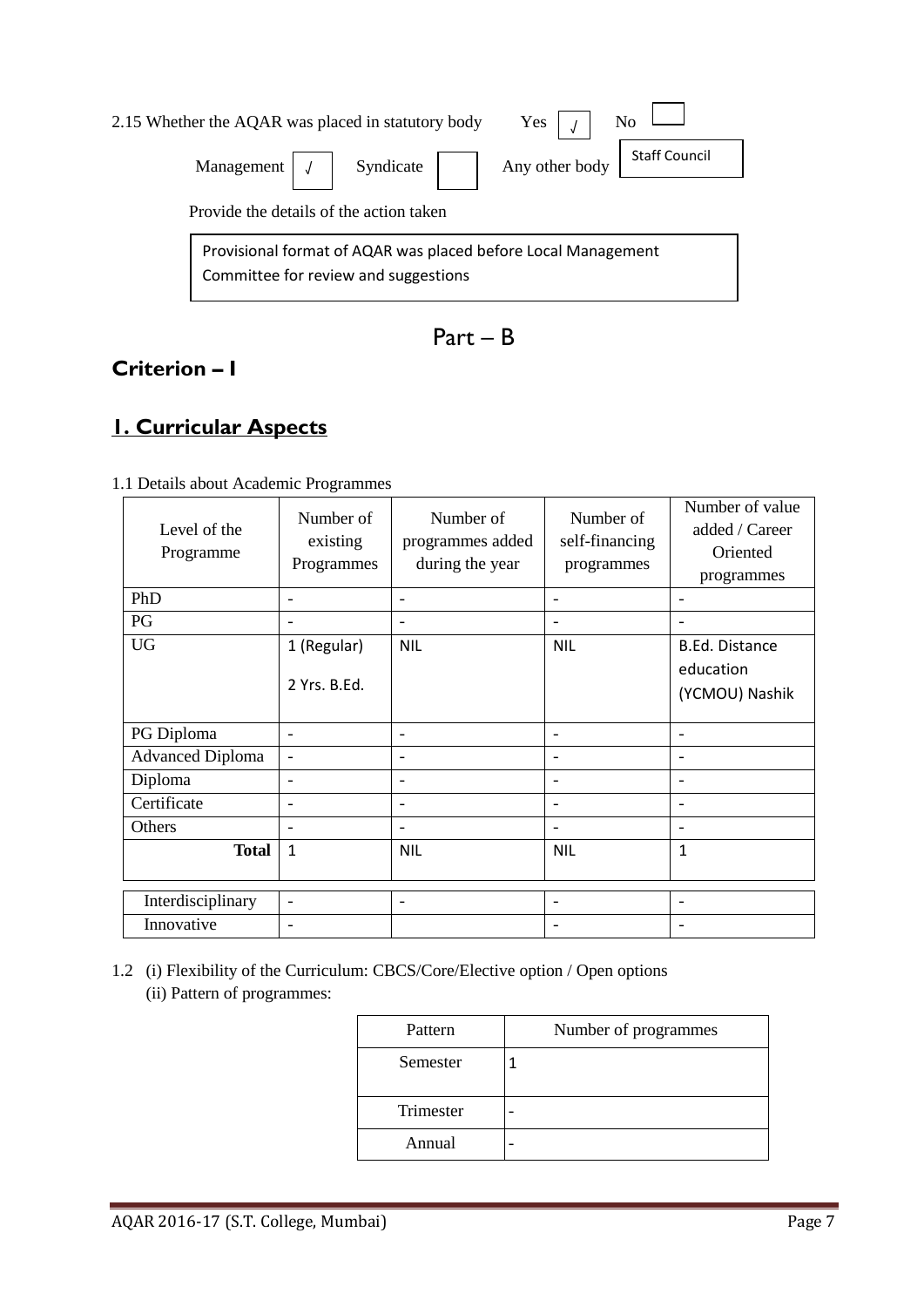| 1.3 Feedback from stakeholders* Alumni $\vert \int \vert$ Parents $\vert \int \vert$ Employers<br>(On all aspects)                                                       |  |  |  | Students |  |  |  |
|--------------------------------------------------------------------------------------------------------------------------------------------------------------------------|--|--|--|----------|--|--|--|
| Mode of feedback : Online Manual $\begin{vmatrix} 1 & 1 \\ 0 & 1 \end{vmatrix}$ Co-operating schools (for PEI) $\begin{vmatrix} 1 & 1 \\ 1 & 1 \end{vmatrix}$            |  |  |  |          |  |  |  |
| *Please provide an analysis of the feedback in the Annexure<br>1.4 Whether there is any revision/update of regulation or syllabi, if yes, mention their salient aspects. |  |  |  |          |  |  |  |

Meetings held and syllabus implemented for Two years B.Ed. course from 2015-16. New syllabus implemented in First batch of S.Y. B.Ed.

1.5 Any new Department/Centre introduced during the year. If yes, give details.

NIL

### **Criterion – II**

## **2. Teaching, Learning and Evaluation**

| 2.1 Total No. of  | Total | Asst. Professors   Associate Professors   Professors   Others |  |
|-------------------|-------|---------------------------------------------------------------|--|
| permanent faculty |       |                                                               |  |

2.2 No. of permanent faculty with Ph.D.

| 2.3 No. of Faculty Positions<br>Recruited $(R)$ and Vacant $(V)$<br>during the year | Asst.<br>Professors |  | Associate<br>Professors |                          | Professors               |  | Others                   |  | Total                    |  |
|-------------------------------------------------------------------------------------|---------------------|--|-------------------------|--------------------------|--------------------------|--|--------------------------|--|--------------------------|--|
|                                                                                     |                     |  | R                       |                          | R                        |  | R                        |  |                          |  |
|                                                                                     |                     |  |                         | $\overline{\phantom{0}}$ | $\overline{\phantom{a}}$ |  | $\overline{\phantom{a}}$ |  | $\overline{\phantom{a}}$ |  |

2.4 No. of Guest and Visiting faculty and Temporary faculty NIL NIL NIL

5

2.5 Faculty participation in conferences and symposia:

| No. of Faculty          | International level | National level | State level |
|-------------------------|---------------------|----------------|-------------|
| Attended                |                     |                |             |
| Presented papers        |                     |                |             |
| <b>Resource Persons</b> |                     |                |             |

2.6 Innovative processes adopted by the institution in Teaching and Learning:

Street plays were organized by students. Reading and reflecting activity was organized very successfully. Students prepared their group library. Students taught through puppet shows. Online notes are provided to students.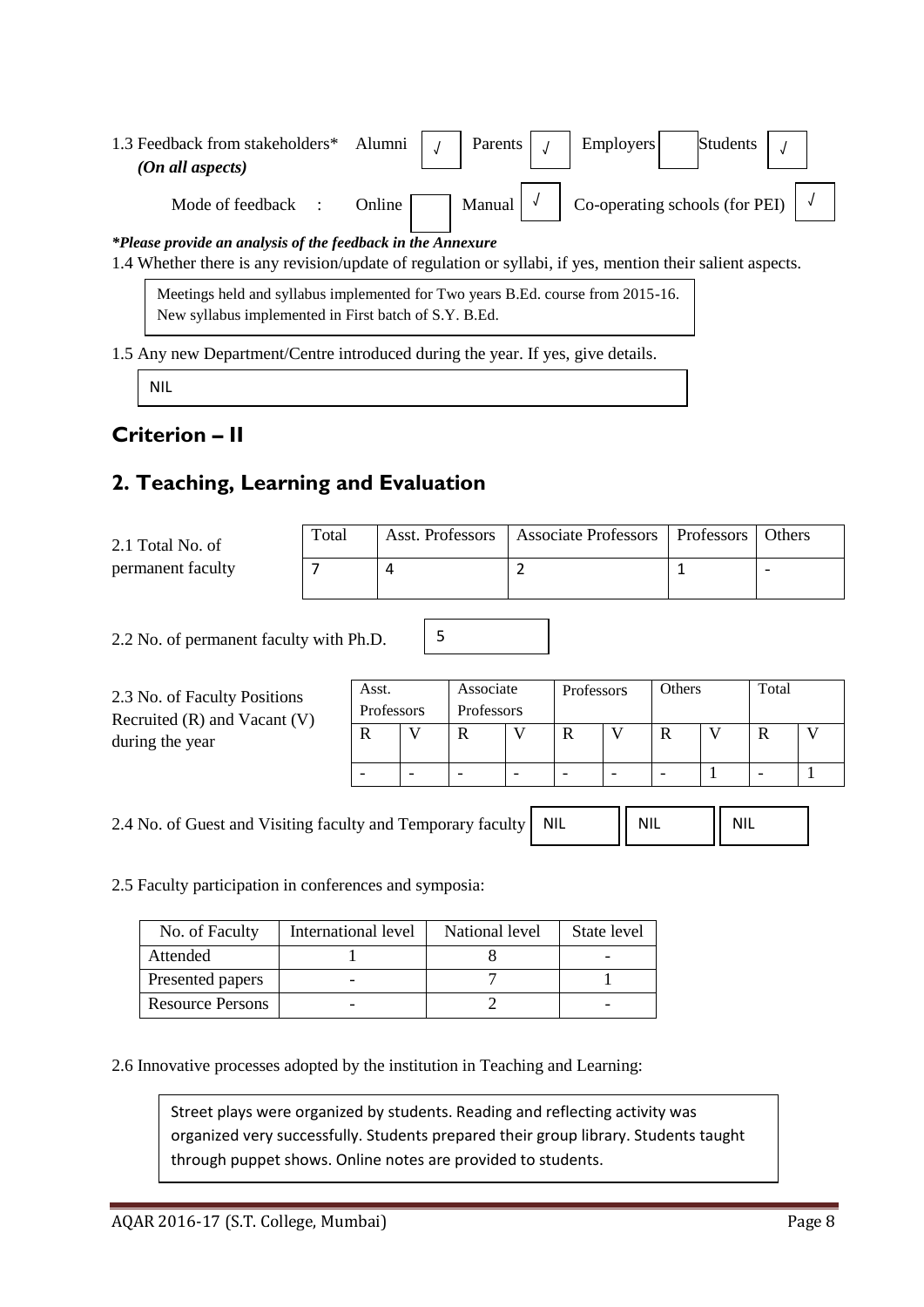- 2.7 Total No. of actual teaching days during this academic year 204
- 2.8 Examination/ Evaluation Reforms initiated by the Institution (for example: Open Book Examination, Bar Coding, Double Valuation, Photocopy, Online Multiple Choice Questions) Photocopy Bar Coding, Photocopy
- 2.9 No. of faculty members involved in curriculum Restructuring/revision/syllabus development as member of Board of Study/Faculty/Curriculum Development workshop - -
- 2.10 Average percentage of attendance of students

6

2.11 Course/Programme wise

distribution of pass percentage :

| Title of the<br>Programme | Total no. of<br>students | Division      |       |     |           |        |  |
|---------------------------|--------------------------|---------------|-------|-----|-----------|--------|--|
|                           | appeared                 | Distinction % | $I\%$ | II% | Ш<br>$\%$ | Pass % |  |
| B.Ed. Sem III             | $(16-17)$<br>46          | 48            | 48    | 04  | 00        | 100%   |  |
|                           |                          |               |       |     |           |        |  |
|                           |                          |               |       |     |           |        |  |

2.12 How does IQAC Contribute/Monitor/Evaluate the Teaching & Learning processes :

Regular meetings were held and implementation of new syllabus was monitored.

2.13 Initiatives undertaken towards faculty development

| <b>Faculty / Staff Development Programmes</b>  | Number of faculty<br>benefitted |
|------------------------------------------------|---------------------------------|
| Refresher courses                              |                                 |
| UGC - Faculty Improvement Programme            |                                 |
| HRD programmes                                 |                                 |
| Orientation program                            | 6                               |
| Faculty exchange program                       |                                 |
| Staff training conducted by the university     |                                 |
| Staff training conducted by other institutions |                                 |
| Summer / Winter schools, Workshops, etc.       |                                 |
| Others (Workshop for Balbharti Research)       |                                 |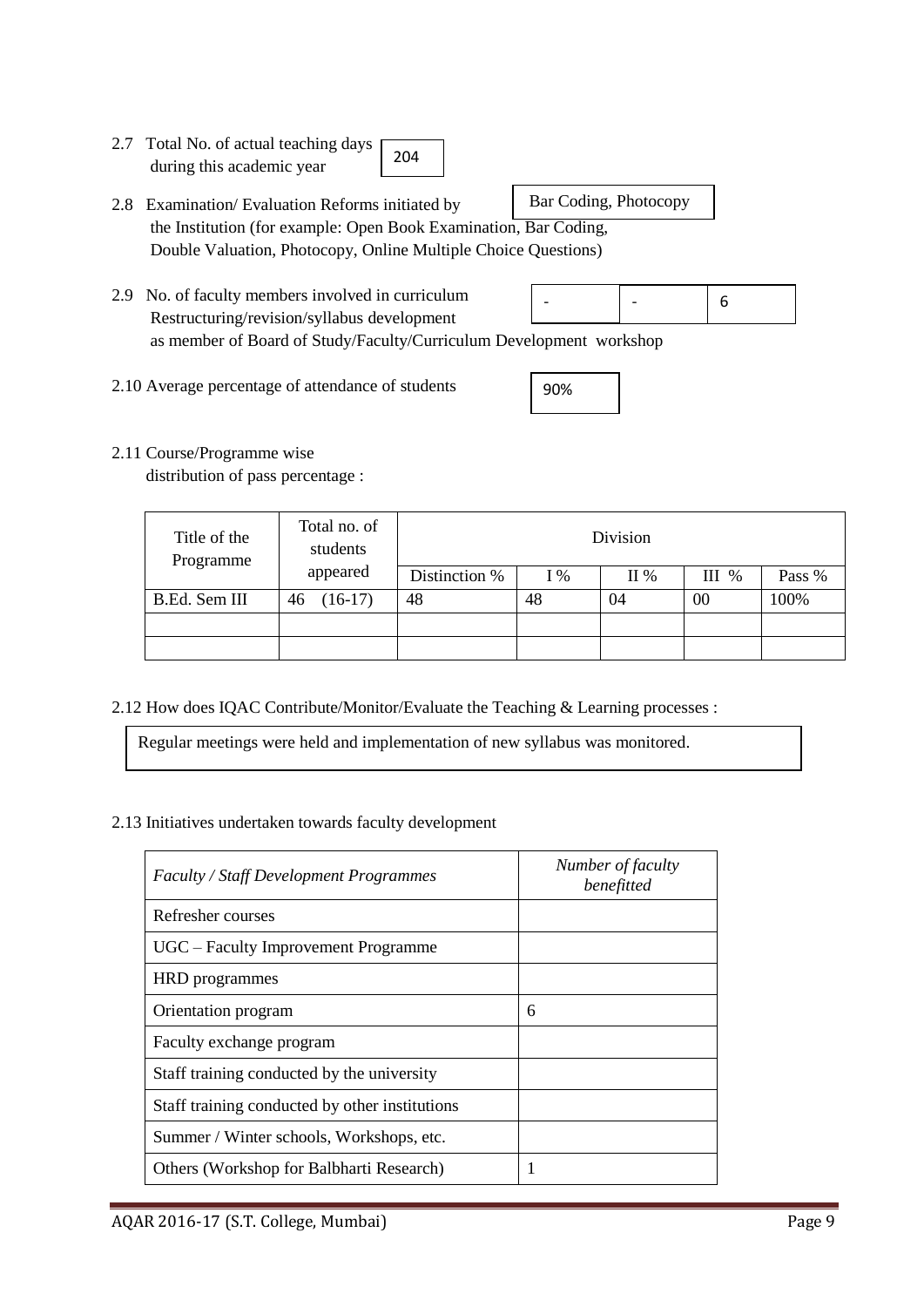#### 2.14 Details of Administrative and Technical staff

| Category                    | Number of<br>Permanent<br><b>Employees</b> | Number of<br>Vacant<br>Positions | Number of<br>permanent<br>positions filled<br>during the Year | Number of<br>positions filled<br>temporarily |
|-----------------------------|--------------------------------------------|----------------------------------|---------------------------------------------------------------|----------------------------------------------|
| <b>Administrative Staff</b> |                                            |                                  | Nil                                                           |                                              |
| <b>Technical Staff</b>      |                                            |                                  |                                                               |                                              |

## **Criterion – III**

## **3. Research, Consultancy and Extension**

3.1 Initiatives of the IQAC in Sensitizing/Promoting Research Climate in the institution

Staff motivated to take up Major/Minor Research project. Three staff members have applied for UGC Minor research project. One of the staff is doing Maharashtra State Bureau of Textbook Production & Curriculum Research Balbharti's Research Project

3.2 Details regarding major projects NIL

|                     | Completed | Ongoing | Sanctioned | Submitted |
|---------------------|-----------|---------|------------|-----------|
| Number              |           |         |            |           |
| Outlay in Rs. Lakhs |           |         |            |           |

3.3 Details regarding minor projects

|                            | Completed | Ongoing  | Sanctioned | Submitted |
|----------------------------|-----------|----------|------------|-----------|
| Number                     |           |          |            |           |
| <b>Outlay in Rs. Lakhs</b> |           | Rs 5,000 |            | 15 Lakhs  |

#### 3.4 Details on research publications

|                                 | International | National | Others |
|---------------------------------|---------------|----------|--------|
| Peer Review Journals            |               |          |        |
| <b>Non-Peer Review Journals</b> |               |          |        |
| e-Journals                      |               |          |        |
| Conference proceedings          |               | 08       |        |

3.5 Details on Impact factor of publications:

 $\text{Range}$  |  $\text{Average}$  |  $\text{h-index}$  |  $\text{Nos. in SCOPUS}$  |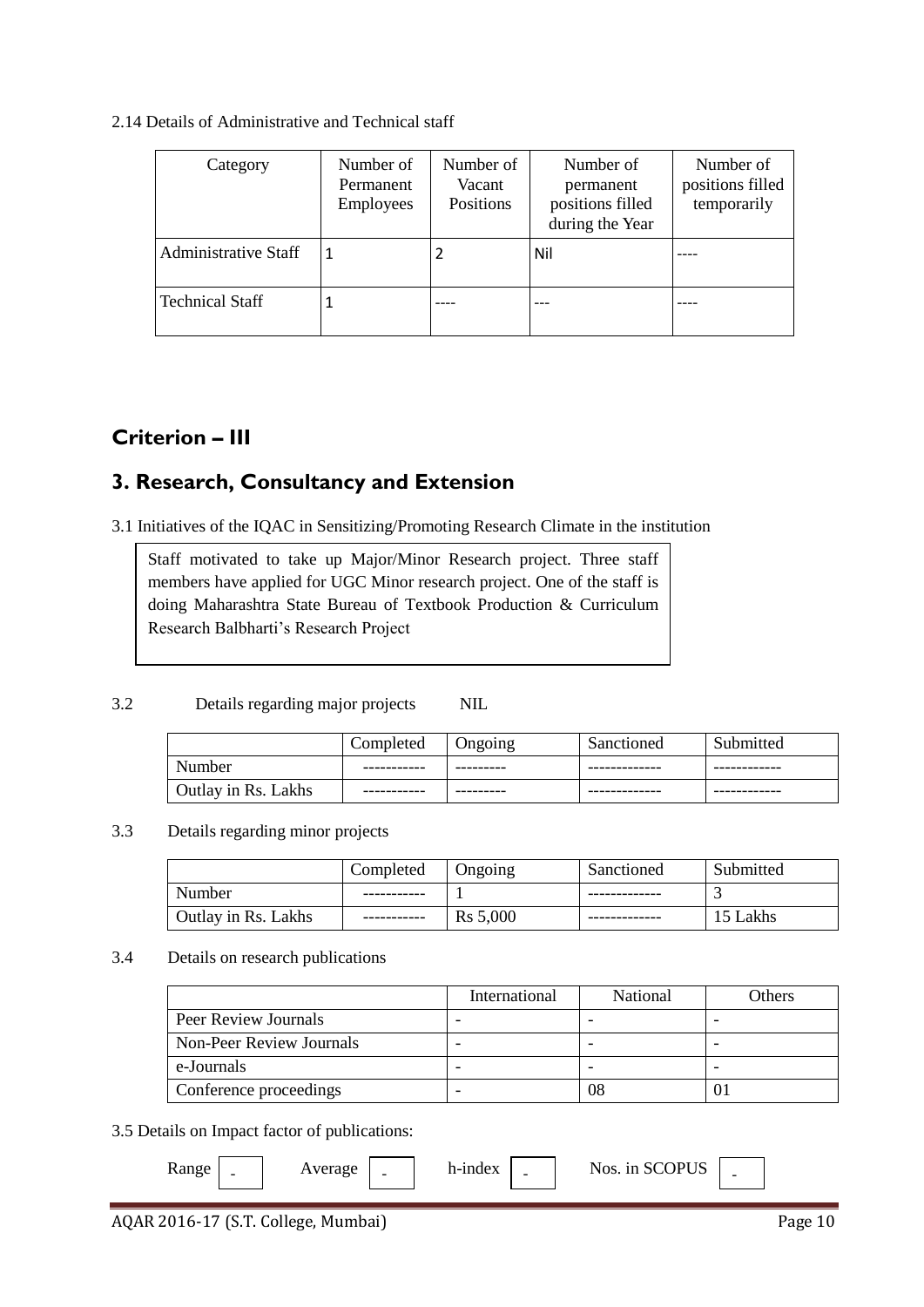3.6 Research funds sanctioned and received from various funding agencies, industry and other organisations

| Nature of the Project                                                   | Duration<br>Year | Name of the<br>funding Agency                                                                                    | Total grant<br>sanctioned | Received |
|-------------------------------------------------------------------------|------------------|------------------------------------------------------------------------------------------------------------------|---------------------------|----------|
| Major projects                                                          |                  |                                                                                                                  |                           |          |
| <b>Minor Projects</b>                                                   | 1                | Maharashtra<br>State Bureau of<br><b>Textbook</b><br>Production $&$<br>Curriculum<br>Research<br>Balbharti, Pune | 5000                      | 2000     |
| <b>Interdisciplinary Projects</b>                                       |                  |                                                                                                                  |                           |          |
| Industry sponsored                                                      |                  |                                                                                                                  |                           |          |
| Projects sponsored by the<br>University/College                         |                  |                                                                                                                  |                           |          |
| Students research projects<br>(other than compulsory by the University) |                  |                                                                                                                  |                           |          |
| Any other (Specify)                                                     |                  |                                                                                                                  |                           |          |
| Total                                                                   |                  |                                                                                                                  |                           |          |

| 3.7 No. of books published i) With ISBN No.            |                      |               | <b>Chapters in Edited Books</b> |                          |                     |              |
|--------------------------------------------------------|----------------------|---------------|---------------------------------|--------------------------|---------------------|--------------|
|                                                        | ii) Without ISBN No. |               |                                 |                          |                     |              |
| 3.8 No. of University Departments receiving funds from |                      |               |                                 |                          |                     |              |
| UGC-SAP                                                |                      | CAS           |                                 | <b>DST-FIST</b>          |                     |              |
| <b>DPE</b>                                             |                      |               |                                 | <b>DBT</b> Scheme/funds  |                     |              |
| 3.9 For colleges<br>Autonomy                           |                      | <b>CPE</b>    |                                 | <b>DBT</b> Star Scheme   |                     |              |
| <b>INSPIRE</b>                                         |                      | <b>CE</b>     |                                 |                          | Any Other (specify) |              |
| 3.10 Revenue generated through consultancy             |                      |               |                                 |                          |                     |              |
| 3.11 No. of conferences                                | Level                | International | National                        | <b>State</b>             | University          | College      |
|                                                        | Number               |               |                                 | $\overline{a}$           |                     |              |
| Organized by the Institution                           | Sponsoring           |               |                                 | $\overline{\phantom{a}}$ |                     |              |
| 3.12 No. of faculty served as                          | agencies             |               |                                 |                          |                     |              |
| experts, chairpersons or resource persons              |                      |               |                                 |                          |                     |              |
| 3.13 No. of collaborations                             | International        |               | National                        | 1                        | Any other           | $\mathbf{1}$ |
| 3.14 No. of linkages created during this year          |                      | $\mathbf{1}$  |                                 |                          |                     |              |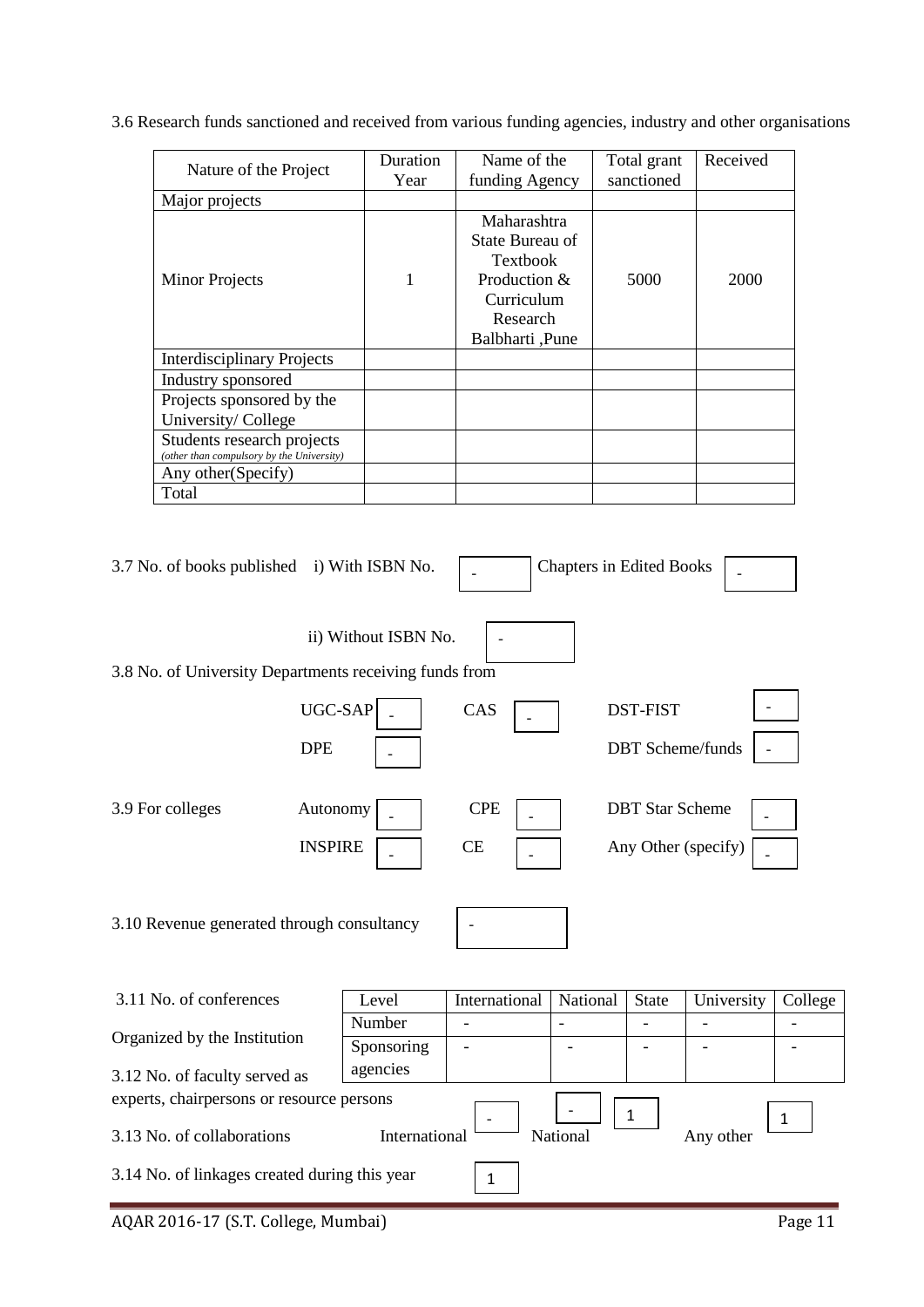3.15 Total budget for research for current year in lakhs:

| From funding agency | Rs. 5000 | From Management of University/College |  |
|---------------------|----------|---------------------------------------|--|
| $_{\rm Total}$      | Rs. 5000 |                                       |  |

3.16 No. of patents received this year

| Type of Patent |         | Number |
|----------------|---------|--------|
| National       | Applied |        |
|                | Granted |        |
| International  | Applied | Nil    |
|                | Granted |        |
| Commercialised | Applied |        |
|                | Granted |        |

3.17 No. of research awards/ recognitions received by faculty and research fellows Of the institute in the year

|  |  | Total   International   National   State   University   Dist.   College |  |
|--|--|-------------------------------------------------------------------------|--|
|  |  |                                                                         |  |

| 3.18 No. of faculty from the Institution<br>Who is Ph. D. Guides?<br>and students registered under them |  |
|---------------------------------------------------------------------------------------------------------|--|
| 3.19 No. of Ph.D. awarded by faculty from the Institution                                               |  |

3.20 No. of Research scholars receiving the Fellowships (Newly enrolled + existing ones)

| —<br>JKI<br>. .<br>- |  | SКI | $\overline{\phantom{0}}$ | 11<br>Project Fellows<br>____ |  | nv other.<br>71.<br>-----<br>---- |  |  |
|----------------------|--|-----|--------------------------|-------------------------------|--|-----------------------------------|--|--|
|----------------------|--|-----|--------------------------|-------------------------------|--|-----------------------------------|--|--|

3.21 No. of students Participated in NSS events: (Not applicable for B.Ed. In place of NSS our student's participated university level extension work)

|                                                                                      | University level    | 46                       | State level |                          |
|--------------------------------------------------------------------------------------|---------------------|--------------------------|-------------|--------------------------|
| National level                                                                       | International level | $\overline{\phantom{a}}$ |             |                          |
| 3.22 No. of students participated in NCC events: (Not applicable for B.Ed. program.) |                     |                          |             |                          |
|                                                                                      | University level    |                          | State level | $\overline{\phantom{a}}$ |
| National level                                                                       | International level |                          |             |                          |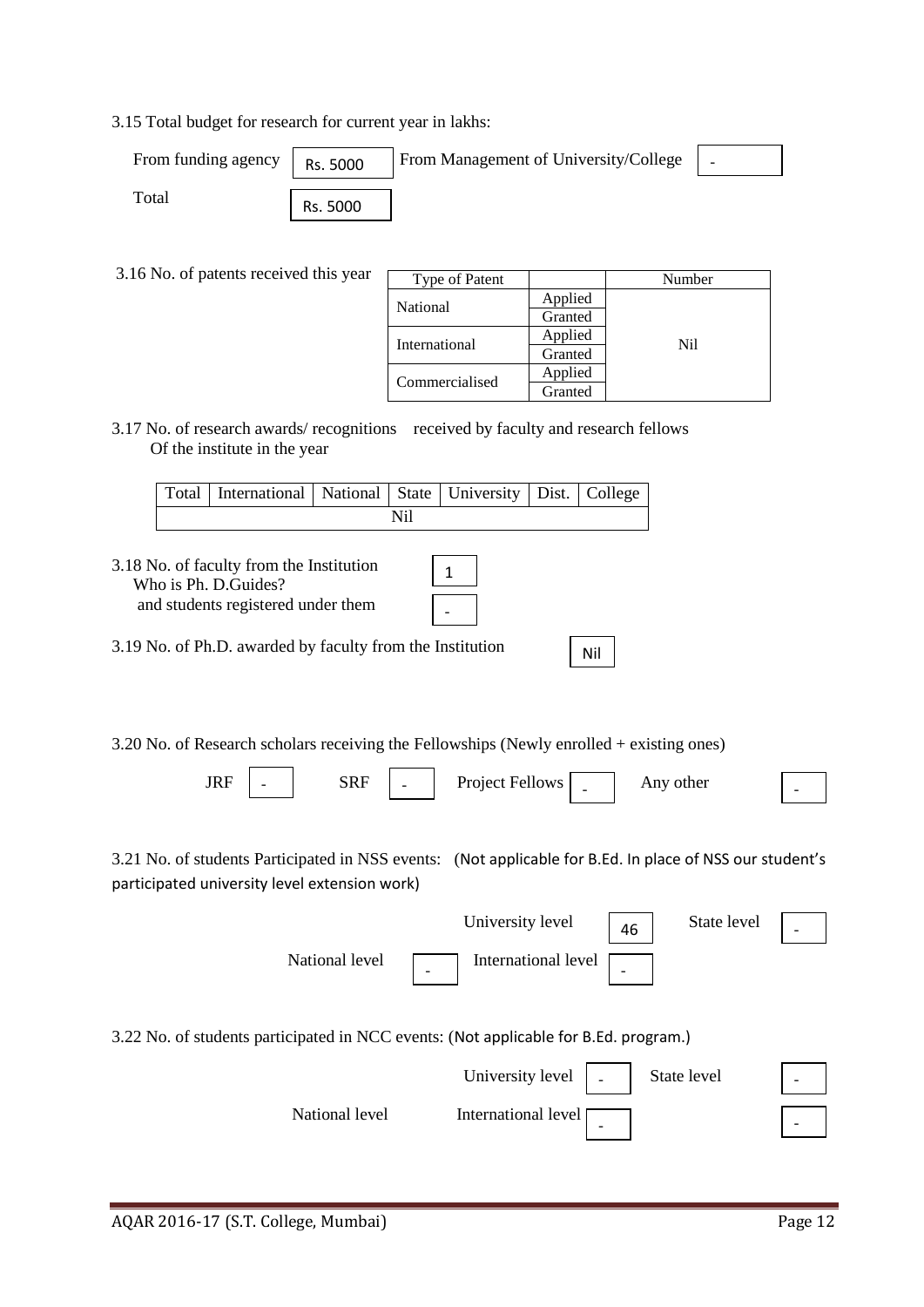|                                                                                                                                                            |                                                                                  | University level    |           | State level                                                                                                                                                                                                                                                                                                                        |  |
|------------------------------------------------------------------------------------------------------------------------------------------------------------|----------------------------------------------------------------------------------|---------------------|-----------|------------------------------------------------------------------------------------------------------------------------------------------------------------------------------------------------------------------------------------------------------------------------------------------------------------------------------------|--|
|                                                                                                                                                            | National level                                                                   | International level |           |                                                                                                                                                                                                                                                                                                                                    |  |
| 3.24 No. of Awards won in NCC:                                                                                                                             |                                                                                  |                     |           |                                                                                                                                                                                                                                                                                                                                    |  |
|                                                                                                                                                            |                                                                                  | University level    |           | State level                                                                                                                                                                                                                                                                                                                        |  |
|                                                                                                                                                            | National level                                                                   | International level |           |                                                                                                                                                                                                                                                                                                                                    |  |
| 3.25 No. of Extension activities organized                                                                                                                 |                                                                                  |                     |           |                                                                                                                                                                                                                                                                                                                                    |  |
| University forum                                                                                                                                           | College forum                                                                    | 8                   |           |                                                                                                                                                                                                                                                                                                                                    |  |
| <b>NCC</b>                                                                                                                                                 | <b>NSS</b>                                                                       |                     | Any other |                                                                                                                                                                                                                                                                                                                                    |  |
| the contract of the contract of the contract of the contract of the contract of the contract of the contract of<br>$\bigcap$ $\bigcap$ $\bigcap$ $\bigcap$ | $\mathbf{r}$ and $\mathbf{r}$ and $\mathbf{r}$ and $\mathbf{r}$ and $\mathbf{r}$ |                     |           | $\mathbf{1}$ $\mathbf{r}$ $\mathbf{r}$ $\mathbf{r}$ $\mathbf{r}$ $\mathbf{r}$ $\mathbf{r}$ $\mathbf{r}$ $\mathbf{r}$ $\mathbf{r}$ $\mathbf{r}$ $\mathbf{r}$ $\mathbf{r}$ $\mathbf{r}$ $\mathbf{r}$ $\mathbf{r}$ $\mathbf{r}$ $\mathbf{r}$ $\mathbf{r}$ $\mathbf{r}$ $\mathbf{r}$ $\mathbf{r}$ $\mathbf{r}$ $\mathbf{r}$ $\mathbf{$ |  |

3.26 Major Activities during the year in the sphere of extension activities and Institutional Social responsibility

@Survey of Women Status

@Survey of families from Village

@Participation in University level UDAAN Festival of University Extension and got  $3<sup>rd</sup>$  prize

## **Criterion – IV 4. Infrastructure and Learning Resources**

| Facilities                                                                              | Existing                                                                                                                                                                                                                                                 | Newly created                                                                                                                                                                               | Source of           | Total                                                       |
|-----------------------------------------------------------------------------------------|----------------------------------------------------------------------------------------------------------------------------------------------------------------------------------------------------------------------------------------------------------|---------------------------------------------------------------------------------------------------------------------------------------------------------------------------------------------|---------------------|-------------------------------------------------------------|
|                                                                                         |                                                                                                                                                                                                                                                          |                                                                                                                                                                                             | Fund                | In lakh                                                     |
| Campus area                                                                             | 20954sq.ft .along with<br>lobbies & Varandas                                                                                                                                                                                                             | Some unusable construction<br>area renovated in the 15-16 $&$<br>$16-17$<br>Now it is functional.                                                                                           | D.P.D.C.,<br>Mumbai |                                                             |
| Class rooms                                                                             | 05                                                                                                                                                                                                                                                       |                                                                                                                                                                                             |                     | 5                                                           |
| Laboratories                                                                            | 02                                                                                                                                                                                                                                                       |                                                                                                                                                                                             |                     | $\mathfrak{D}$                                              |
| Seminar Halls                                                                           | 01                                                                                                                                                                                                                                                       |                                                                                                                                                                                             |                     | 1                                                           |
| No. of important equipment<br>purchased $( \geq 1$ -0 lakh) during<br>the current year. |                                                                                                                                                                                                                                                          |                                                                                                                                                                                             |                     |                                                             |
| Value of the equipment purchased<br>during the year (Rs. in Lakhs)                      | -Under DPDC Gr. Rs. 43.73<br>-State Plan<br>Rs. 22.39<br>-U.G.C. Devp. Gr. Rs.<br>Rs.00.23<br><b>Sports equip</b><br>Music equip<br>Rs.00.20<br>Geog/Hist<br>Rs. 00.30<br>Language lab<br>Rs. 39.00<br>Science lab equips.<br>psychology lab<br>Rs.00.43 | Nil (Purchase in 16-17)<br>Rs. 00.66(Printer, mikes, fan, camera<br>Rs.01.96 (Desktop, Refri, DLP, TV,<br>Rs.00.11(Sports equip from UGC gr)<br>$-$<br>00.11 (Purchased from UGC Gr)<br>nil |                     | 43.73<br>23.05<br>00.34<br>00.20<br>00.30<br>00.39<br>00.43 |
| Others                                                                                  |                                                                                                                                                                                                                                                          |                                                                                                                                                                                             |                     |                                                             |

4.1 Details of increase in infrastructure facilities: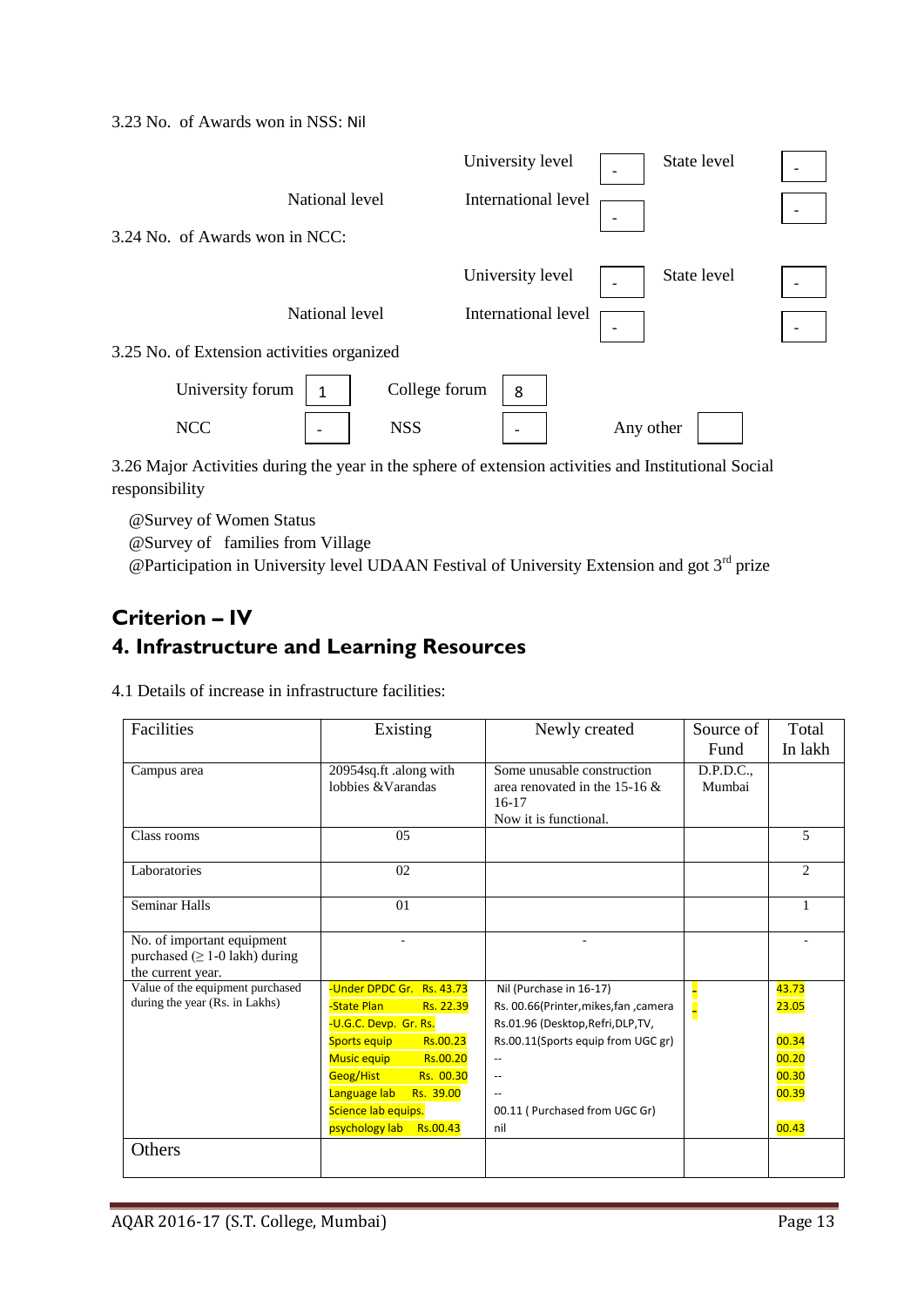#### 4.2 Computerization of administration and library

Administrative work and library are computerized.

Online admission process, e-vetan by sevarth etc. by state Govt.

Library has soul software. Library is partially digitalized.

#### 4.3 Library services:

|                     | Existing |        |     | Newly added | Total          |        |  |
|---------------------|----------|--------|-----|-------------|----------------|--------|--|
|                     | No.      | Value  | No. | Value       | No.            | Value  |  |
| <b>Text Books</b>   | 3850     | 69465  |     |             | 3850           | 69465  |  |
| Reference Books     | 36430    | 588807 | 256 | 63136       | 36686          | 651943 |  |
| e-Books             | 85000    | 11000  |     |             | 85000          | 11000  |  |
| Journals/Newspapers | 13       | 21585  | 2   | 2500        | 15             | 24085  |  |
| e-Journals          | 3000     | 5000   |     |             | 3000           | 5000   |  |
| Digital Database    |          | 32000  |     |             |                | 32000  |  |
| CD & Video          | 438      |        |     |             | 438            |        |  |
| Others (specify)    | 4        | 21468  | ٠   |             | $\overline{4}$ | 21468  |  |
|                     |          |        |     |             |                |        |  |

#### 4.4 Technology up gradation (overall)

|          | Total<br>Computers | Computer<br>Labs         | Internet | <b>Browsing</b><br>Centres | Computer<br>Centres | Office | Depart-<br>ments | Others    |
|----------|--------------------|--------------------------|----------|----------------------------|---------------------|--------|------------------|-----------|
| Existing | 32                 |                          | ∠        | Ω<br>$\circ$               |                     |        |                  |           |
| Added    |                    | $\overline{\phantom{0}}$ |          |                            |                     |        |                  | 1printer  |
| Total    | 33                 |                          |          | 8                          |                     |        |                  | . printer |

4.5 Computer, Internet access, training to teachers and students and any other programme for technology up gradation (Networking, e-Governance etc.)

2 Broad Brand connections & Internet access with Wi-Fi connection is available with the institution. Students have been trained for use of ICT in Education. A hand on practice was provided.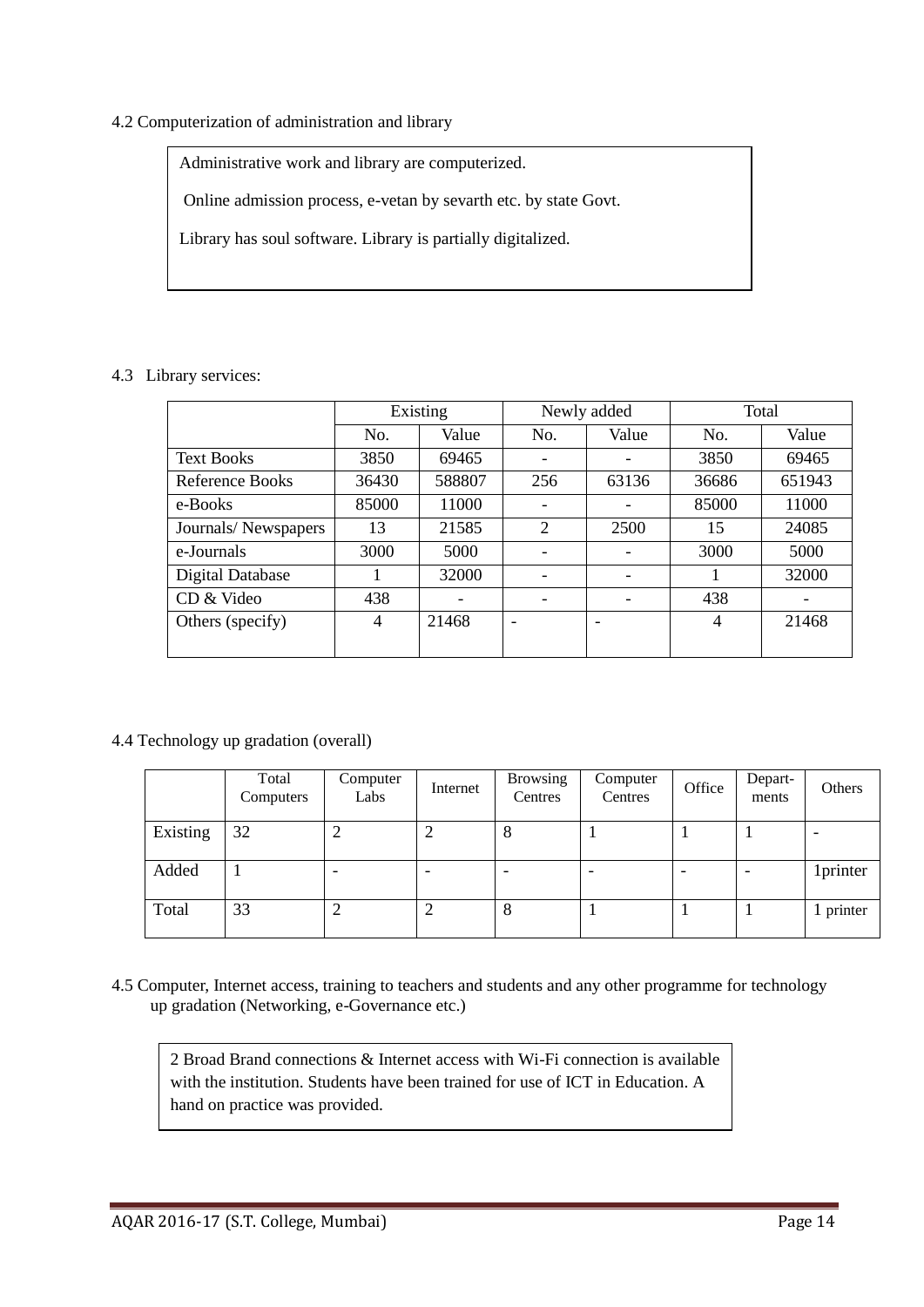- 4.6 Amount spent on maintenance in lakhs:
	- i) ICT
	- ii) Campus Infrastructure and facilities
	- iii) Equipment
	- iv) Others

| 0.40 (Source: UGC+ State plan) Expenditure on Computers |
|---------------------------------------------------------|
|                                                         |
| 32.81 (Source: DPDC) Building Renovation                |
| 0.10 (Source: UGC)                                      |
| 0.21 Student activities (Source: PLA)                   |
| $0.15$ Gym / Labs                                       |

**Total:** 

33.67 lakhs

## **Criterion – V 5. Student Support and Progression**

5.1 Contribution of IQAC in enhancing awareness about Student Support Services

IQAC organized special camp for filling in GOI scholarship forms.

Special camp for filling in minority scholarship forms

Special event for Earn and Learn activity. Etc

5.2 Efforts made by the institution for tracking the progression

Theory Course wise Class tests, Essays, and Tutorial. Display of grades and guidance to the students. Practice exam with feedback given.

Micro teaching cycles of Teach-Re teach is followed by feedback.

Simulation and Macro lessons followed by feedback.

| 5.3 (a) Total Number of students      |                        | UG    | PG  | Ph. D. | Others               |       |
|---------------------------------------|------------------------|-------|-----|--------|----------------------|-------|
|                                       |                        | 76    |     |        |                      |       |
| Men                                   | N <sub>o</sub><br>$\%$ | Women |     |        | No<br>%<br>83%<br>63 | Women |
|                                       | 28<br>13               |       |     |        |                      |       |
| (b) No. of students outside the state |                        |       |     |        |                      |       |
|                                       |                        |       |     |        |                      |       |
| (c) No. of international students     |                        |       | Nil |        |                      |       |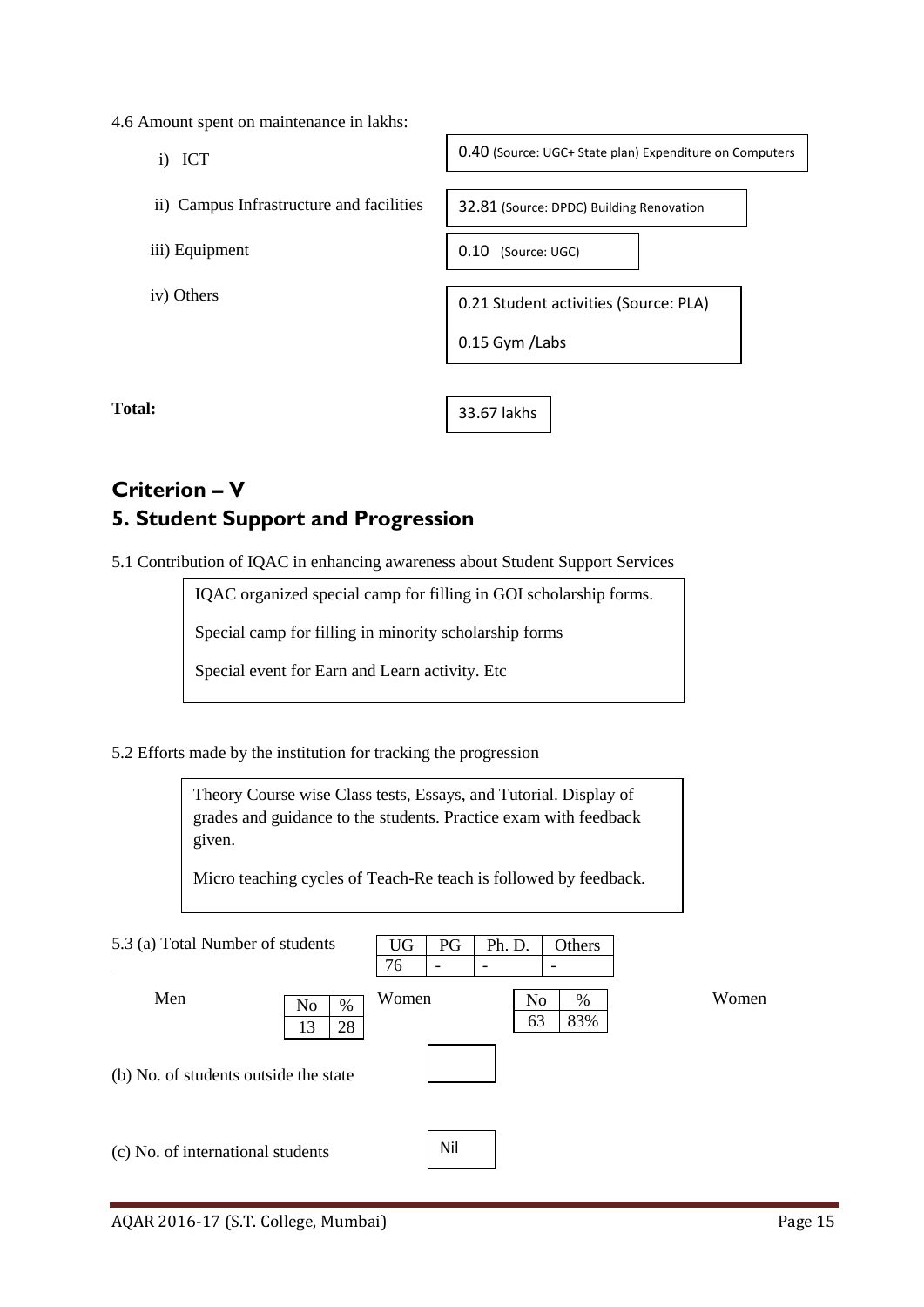Category wise no. of students:

| Last Year $2015-16$ |    |    |     |                          |       |    | This Year 2016-17 |                       |                                                    |       |
|---------------------|----|----|-----|--------------------------|-------|----|-------------------|-----------------------|----------------------------------------------------|-------|
| General             | SC | ST | OBC | Physically<br>Challenged | Total |    |                   | $\overline{DT}$<br>NT | General   SC   ST   OBC   Physically<br>Challenged | Total |
| 31                  | 6  | 5  | 8   |                          | 50    | 50 | 9                 | 10                    |                                                    |       |

Demand ratio Dropout %: 4 %

5.4 Details of student support mechanism for coaching for competitive examinations (If any)

•Advertisement displayed on notice board. Announced in the class. Information about TET provided to students.

No. of students beneficiaries



5.5 No. of students qualified in these examinations



5.6 Details of student counselling and career guidance



No. of students benefitted



#### 5.7 Details of campus placement

|                                       | <b>Off Campus</b>                  |                                     |                           |
|---------------------------------------|------------------------------------|-------------------------------------|---------------------------|
| Number of<br>Organizations<br>Visited | Number of Students<br>Participated | Number of<br><b>Students Placed</b> | Number of Students Placed |
|                                       |                                    |                                     |                           |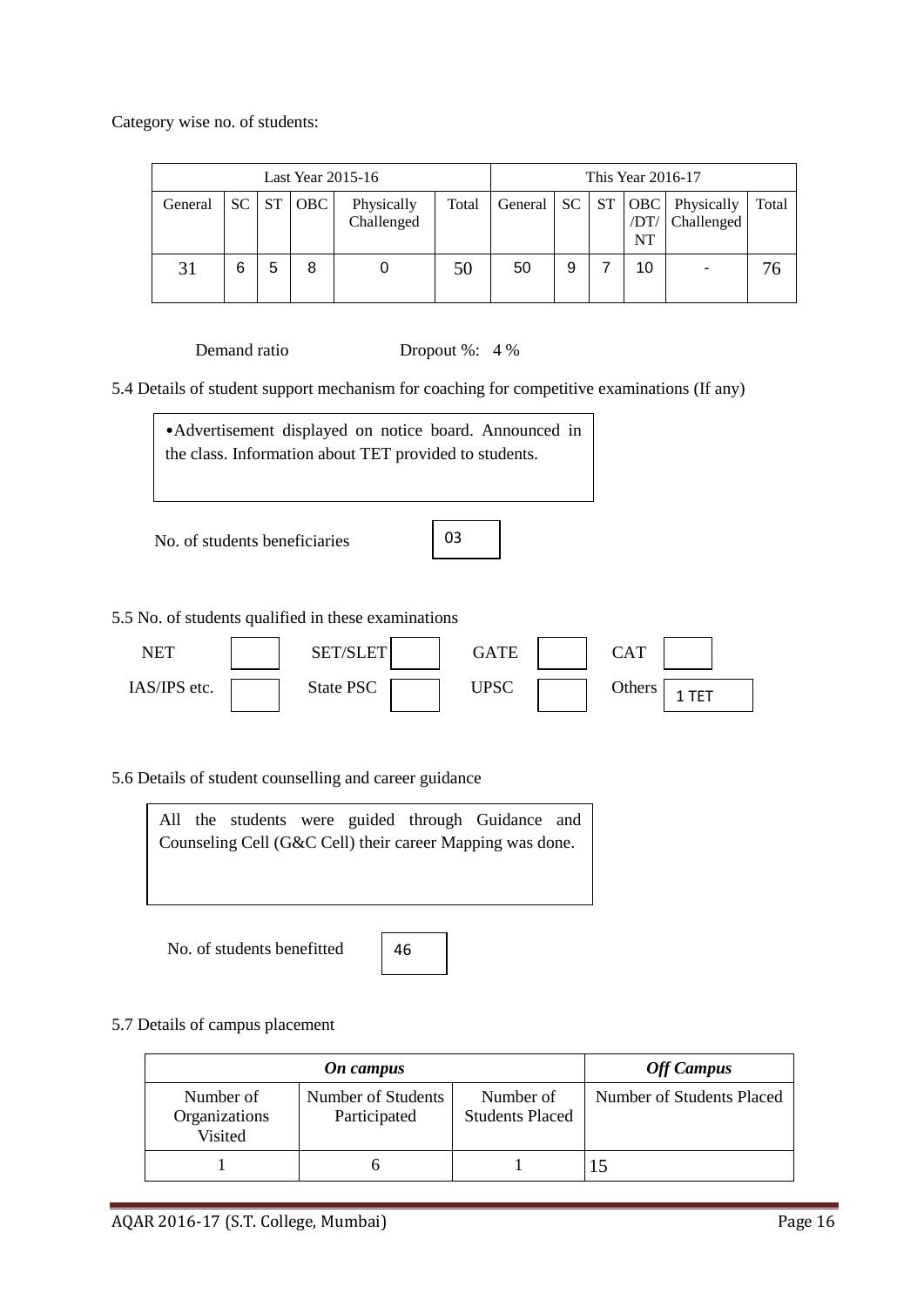- 5.8 Details of gender sensitization programmes
	- Survey undertaken by students under Extension Department.
	- Active Women's cell

#### 5.9 Students Activities

5.9.1 No. of students participated in Sports, Games and other events

|       | State/ University level                                                 | 2            | National level |                       | International level        |  |
|-------|-------------------------------------------------------------------------|--------------|----------------|-----------------------|----------------------------|--|
|       | No. of students participated in cultural events                         |              |                |                       |                            |  |
|       | State/ University level                                                 | 23           | National level |                       | <b>International level</b> |  |
| 5.9.2 | No. of medals /awards won by students in Sports, Games and other events |              |                |                       |                            |  |
|       | Sports: State/ University level                                         |              | National level |                       | International level        |  |
|       | Cultural: State/ University level                                       | 3            | National level |                       | International level        |  |
|       | 5.10 Scholarships and Financial Support                                 |              |                |                       |                            |  |
|       |                                                                         |              |                | Number of<br>students | Amount                     |  |
|       | Financial support from institution                                      |              |                |                       |                            |  |
|       | Financial support from government(2016-17)                              |              |                | 18                    | Rs 2,38,031/-              |  |
|       | Financial support from other sources                                    |              |                |                       |                            |  |
|       | Number<br>of<br>students<br>International/National recognitions         | who          | received       |                       |                            |  |
| 5.11  | Student organised / initiatives                                         |              |                |                       |                            |  |
| Fairs | : State/ University level                                               | $\mathbf{1}$ | National level |                       | International level        |  |
|       | Exhibition: State/ University level                                     | 1            | National level |                       | International level        |  |
| 5.12  | No. of social initiatives undertaken by the students                    |              |                | 3                     |                            |  |
|       | 5.13 Major grievances of students (if any) redressed:                   |              | <b>NIL</b>     |                       |                            |  |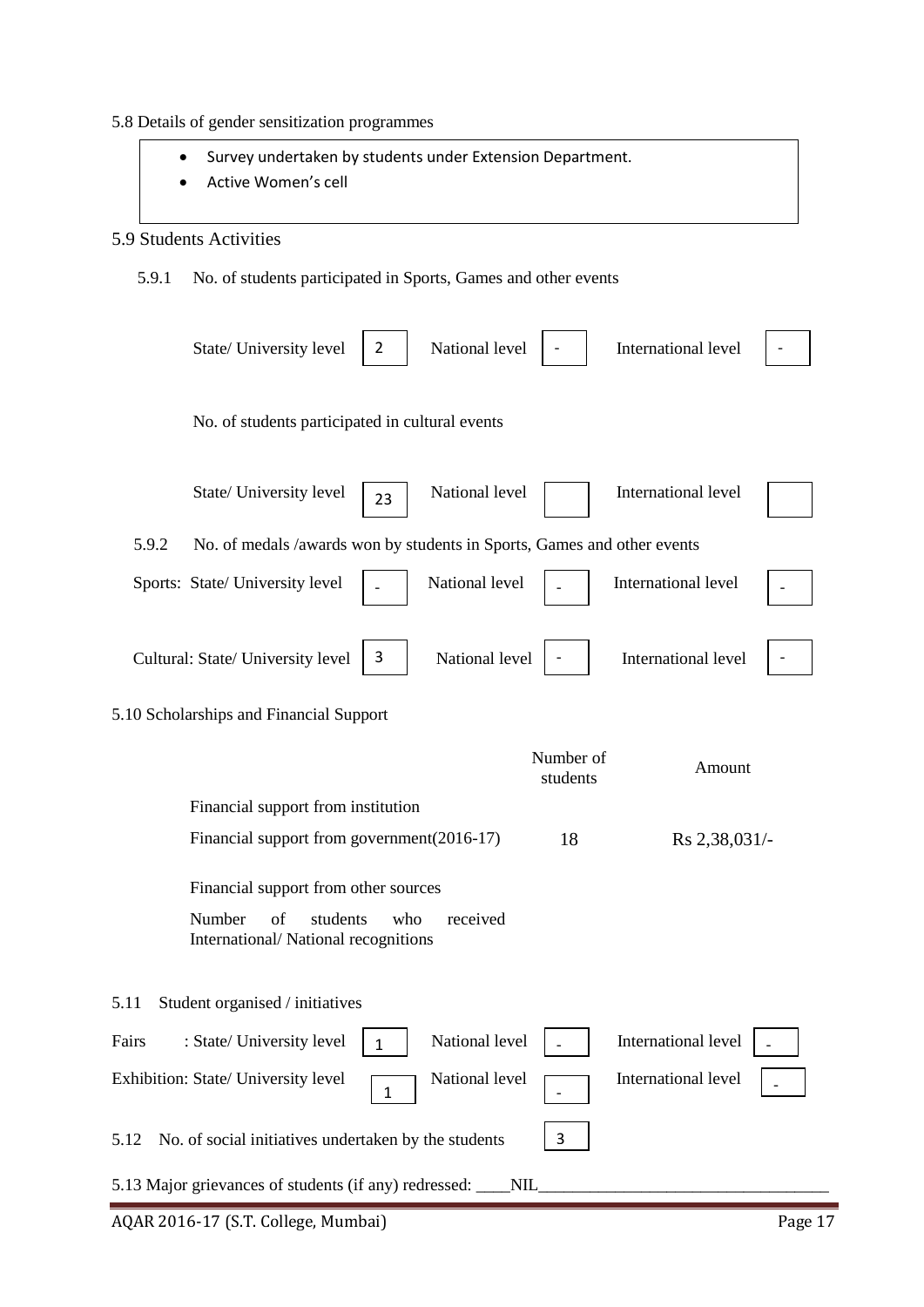## **Criterion – VI:**

## **6. Governance, Leadership and Management**

#### 6.1 State the Vision and Mission of the institution

**Mission:**-Excellence through Training (To achieve excellence through all sorts of professional lustrous learning and training of teachers, is the Mission of the college.)

**Vision:**-Our vision is to prepare such type of excellent teacher through excellent training so that all teaching community will identify our product and will brand it as an STCIANS teacher.

6.2 Does the Institution have a management Information System:

Ours is a State Govt run college. Director of Higher Education under the Hr. & Technical Edn institution has developed management Information System for all Government colleges. College has its own updated website.

- 6.3 Quality improvement strategies adopted by the institution for each of the following:
	- 6.3.1 Curriculum Development

All professors Participated in orientation of new B.Ed. revised syllabus which were organized by BOS (Education) University of Mumbai.

6.3.2 Teaching and Learning

Teaching through smart board and LCD projector. Various methods of teaching /techniques such as concept map, co-operative learning, and creative lessons were used. Notes are circulated amongst B.Ed. pupil teachers through e-mails.

6.3.3 Examination and Evaluation

Credit based semester and grading system is adopted by Parent University & it is followed properly by the college. Each practical aspect is carried out effectively. Teaching staff members participated in evaluation process.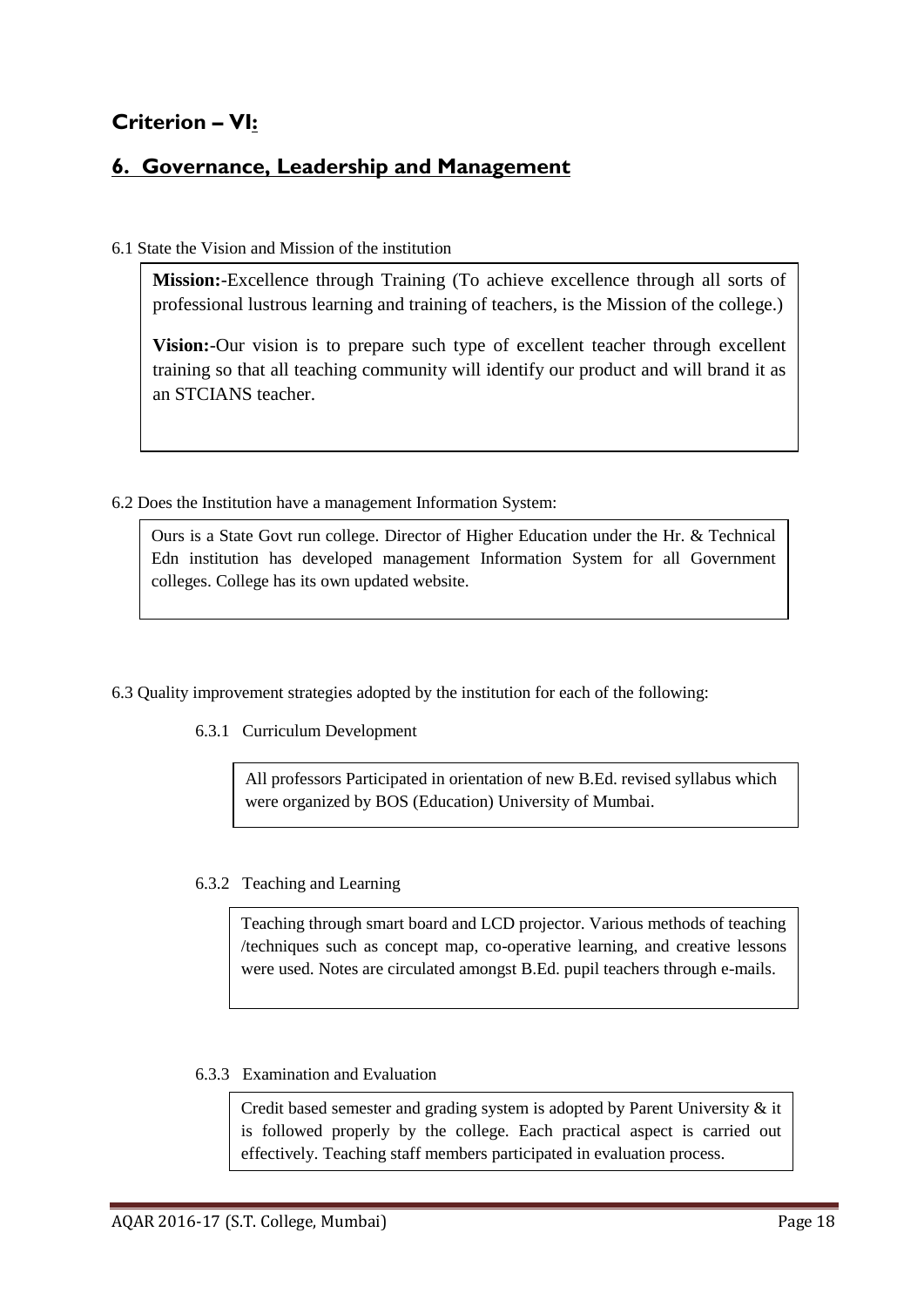#### 6.3.4 Research and Development

1) Organized Research methodology workshop.2) Organized various workshops regarding novel ideas related to EPC & all others related practicum. 3) Active Research Cell. 4) One faculty member has completed Balbhrati (State institute for preparation of text books) research project with financial assistance of Rs. 5000/-

#### 6.3.5 Library, ICT and physical infrastructure / instrumentation

SOUL software is in use in the Library. Books were purchased. Necessary equipments in Science, Psychology and ICT, language Laboratories. Rs. 32.00 lakhs incurred on renovation of the Building through DPDC, Mumbai

#### 6.3.6 Human Resource Management

Human resources are managed very well. Talent and ability of every employee is identified and given chance to work. Teaching Staff is assigned duties for various committees of Joint Director, Higher Education Mumbai Region. Principal worked as a referee for Ph.D. & M. Ed examination.

#### 6.3.7 Faculty and Staff recruitment

Being Government College; Faculty and staff recruitment is done as per Government norms. No addition made this year. 3 staff members got transferred to another destination & in place of them 4 staff members joined this college. Well qualified staff is available.

#### 6.3.8 Industry Interaction / Collaboration

The College has collaborated with ANTI DOWRY MOVEMENT an NGO and MSCERT. School interaction is enhanced in the reported year. Lectures were arranged with local NGO on value education "Navya Manavatavad".

#### 6.3.9 Admission of Students

Online Centralized CET based admission process as per the State Govt. rules. Admissions are done on the basis of CET  $\&$  academic scores (50-50 % basis) Reservation policy strictly followed. Admission to the first year B.Ed. program is done through State common Entrance test cell from.

6.4 Welfare schemes

For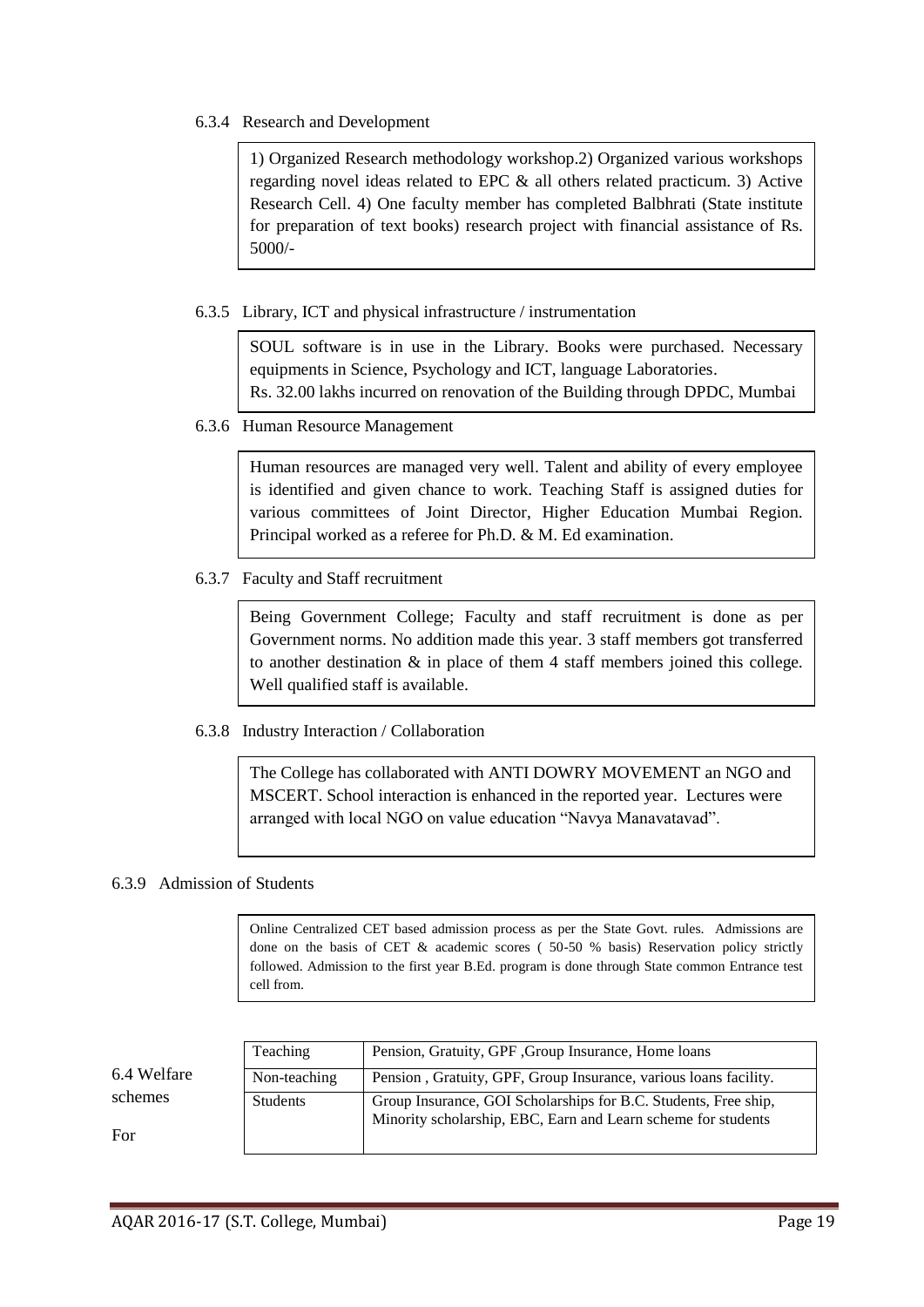6.5 Total corpus fund generated 6.6 Whether annual financial audit has been done Yes  $\vert \vee \vert$  No NIL √

(Internal audit has been done. Reconciliation has been completed.)

6.7 Whether Academic and Administrative Audit (AAA) have been done?

| Audit Type     |        | External |                                                              | Internal                                                                                  |
|----------------|--------|----------|--------------------------------------------------------------|-------------------------------------------------------------------------------------------|
|                | Yes/No | Agency   | Yes/No                                                       | Authority                                                                                 |
| Academic       |        |          | Yes                                                          | Director and<br>Joint Director of Higher<br>Education (Review taken in<br>annual Meeting) |
| Administrative |        |          | Director and<br>YES<br>Joint Director of Higher<br>Education |                                                                                           |

6.8 Does the University/ Autonomous College declare results within 30 days?

| For UG Programmes | Yes a | $\vert$ - $\vert$ No $\vert$ |     |  |
|-------------------|-------|------------------------------|-----|--|
| For PG Programmes | Yes:  |                              | No. |  |

---

6.9 What efforts are made by the University/ Autonomous College for Examination Reforms? -

College conducts Univ. exam. Online paper delivery system is in practice.

6.10 What efforts are made by the University to promote autonomy in the affiliated/constituent colleges?

 The college has proposed for inclusion in Cluster University under RUSA Scheme for which the institution has signed MOU along with other three colleges which are run by the State Government of Maharashtra.

6.11 Activities and support from the Alumni Association

Alumni meet was arranged in the college. Alumni also had organized campus recruitment in the college.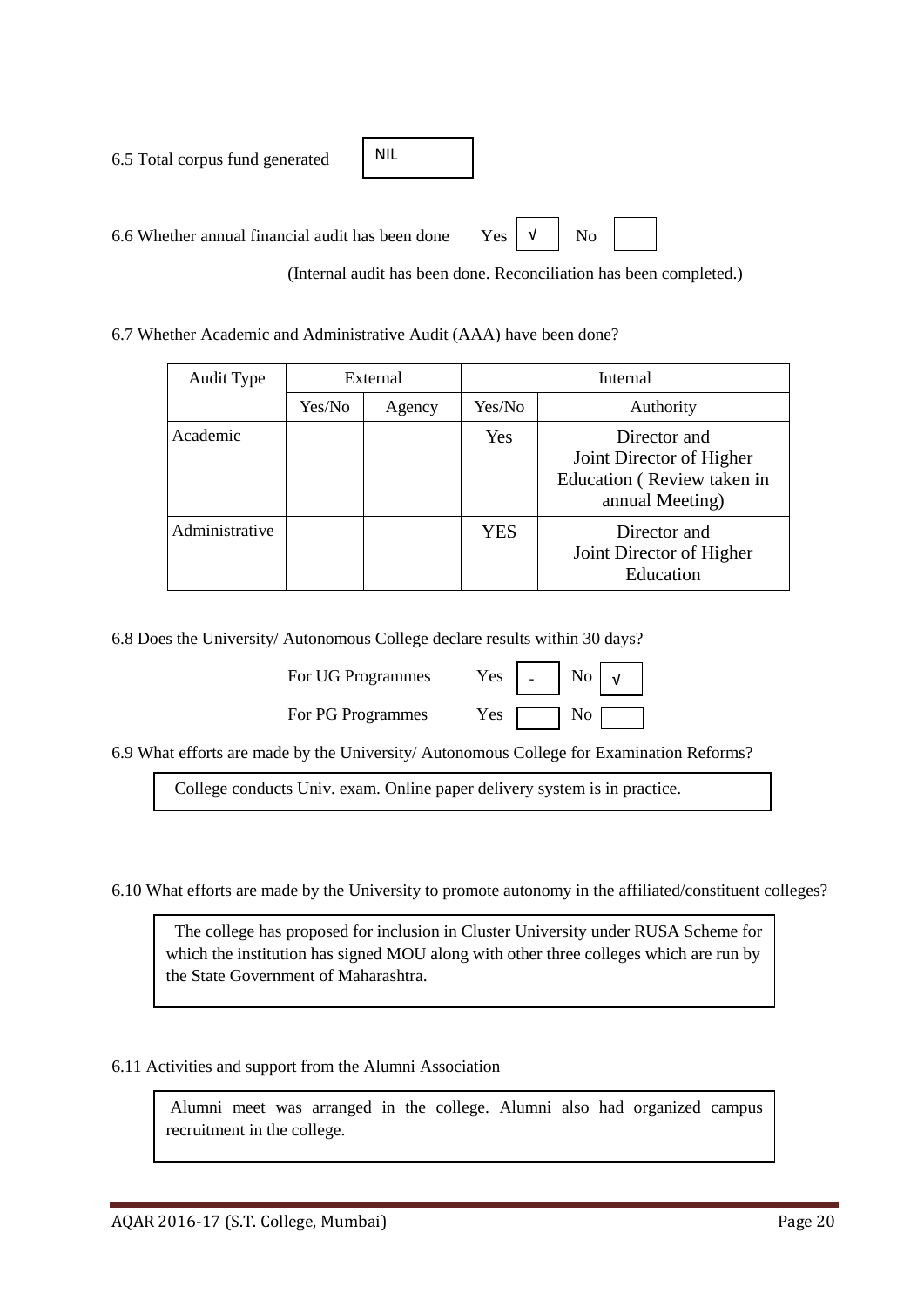6.12 Activities and support from the Parent – Teacher Association

Parents helped in organizing WDC programs. A program on Women Health and Hygiene was organized with the help of alumni's Doctor Parent.

6.13 Development programmes for support staff

Uniform Grant, Stitching Grant, Departmental examination.

6.14 Initiatives taken by the institution to make the campus eco-friendly

1) Plastic free zone. 2) Terrace Garden 3) Medicinal plants & flowering plants.

4) Participation in Tree plantation program. etc

## **Criterion – VII**

### **7. Innovations and Best Practices**

- 7.1 Innovations introduced during this academic year which have created a positive impact on the functioning of the institution. Give details.
	- Use of ICT: Created following positive impact

1) Students shared notes on Whats App and through emails. 2) Cooperation among students increased.3) Students gained Confidence.4) Many students learnt to make ppt and took lessons in schools.(40% students took such lessons)Formation of Counseling Cell: Created following positive impact

1) Students were eager to know about various possible opportunities in their career.2) First time they thought about their strengths and weaknesses and felt need for guidance about it.3) Students opened up with their personal, vocational, emotional, problems during counseling and took guidance.

 Four practical subjects EPC I, II, III and IV created remarkable changes in students.

EPC I reading and reflecting texts widened students Reading competency. EPC II Art and Drama in Education developed creativity among students. They also came to know their talents. EPC III Understanding of ICT helped them become Technosavy. They used ICT in education. EPC IV Self Understanding helped them to know themselves better.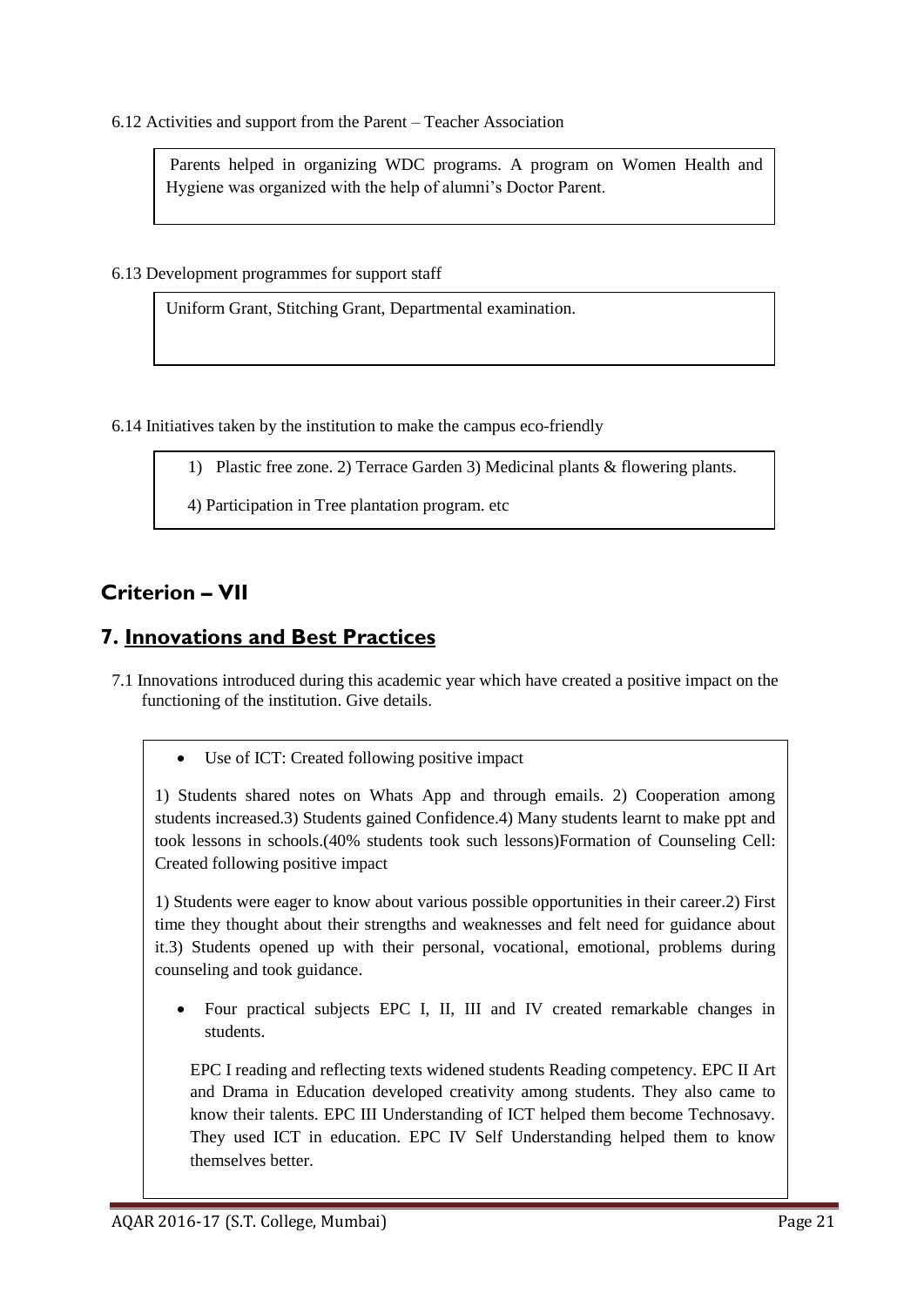7.2 Provide the Action Taken Report (ATR) based on the plan of action decided upon at the beginning of the year

College implemented the new two years B.Ed. course successfully. Workshop on Art and Drama in Education was organized. Practice for Use of ICT in education was provided to students.

All the Cells/committees worked actively. Students got opportunity to become reflective practitioner.

Library partially digitalized.

7.3 Give two Best Practices of the institution *(please see the format in the NAAC Self-study Manuals)*

|              | Daily Prayers which help in peace of mind, concentration self-<br>confidence, Social development. |
|--------------|---------------------------------------------------------------------------------------------------|
| <sup>2</sup> | LIBRARY: Development of E-environment                                                             |

#### *\*Provide the details in annexure (annexure need to be numbered as i, ii,iii)*

7.4 Contribution to environmental awareness / protection

1) Tree Plantation.(Terrace Garden) 2) Environmental awareness led to Cleaning of campus on grand scale. The college campus is huge with many other Govt. departments. Our students took lead to clean the entire campus 3) Plastic free zone

7.5 Whether environmental audit was conducted?  $Y$ es

7.6 Any other relevant information the institution wishes to add. (for example SWOT Analysis)

Student's feedback form is analyzed and staff is guided accordingly. Staff prepares API and submits to Internal Quality Assurance Cell.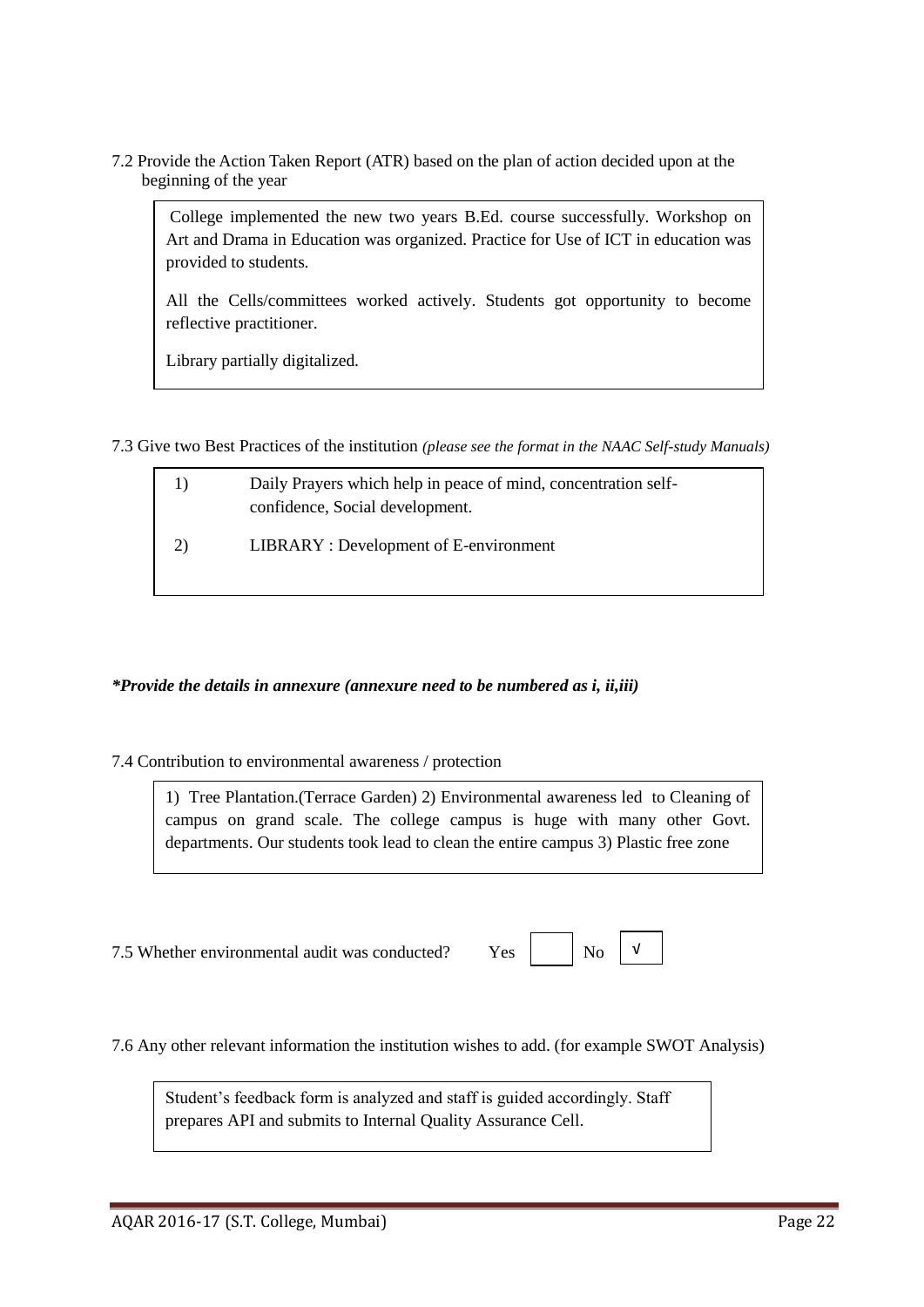#### 7.8.**Plans of institution for next year**

- To organize National Conference
- To Make Library fully digitalized

Name Dr. Masarrat Saheb Ali Name \_\_Dr. Pandharinath M. Mohitkar\_

*\_\_\_\_\_\_\_\*\*\*\_\_\_\_\_\_\_*

Signature of the Coordinator, IQAC Signature of the Chairperson, IQAC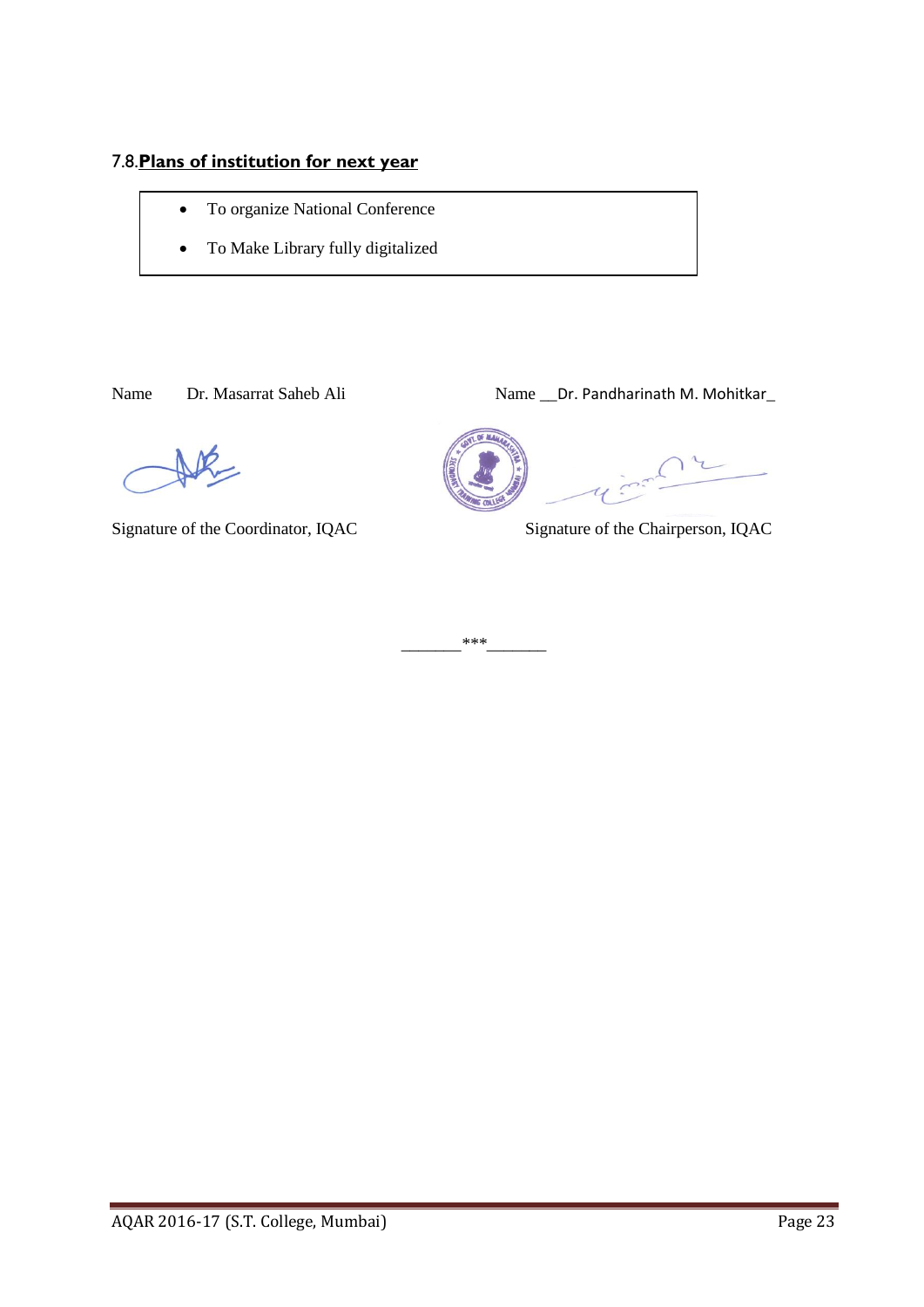# **Government College of Education, Mumbai F.Y.B.Ed. - Ist Term Plan 2016-17**

# **Duration - (From Sep. 2016 to 30 Jan 2017 revised)**

| <b>Month</b> | <b>Date</b> | <b>Activity</b>                          | <b>Professor In-</b>                    |
|--------------|-------------|------------------------------------------|-----------------------------------------|
|              |             |                                          | <b>Charge</b>                           |
| August       | 18 to 22    | <b>Admission First Round</b>             | Admission<br>Committee In charge        |
|              |             |                                          | (BGK)                                   |
| 2016         | 26 to 29    | <b>Second Round</b>                      | Admission                               |
|              |             |                                          | Committee In charge<br>(BGK)            |
| Septemb      | $2$ to $7$  | <b>Third Round</b>                       | Admission                               |
| er           |             |                                          | Committee In charge<br>(BGK)            |
| 2016         | 26 to 30    | College Level Round                      | Admission                               |
|              |             |                                          | Committee In charge<br>(BGK)            |
| October      | 13, 14, 15  | Special Round College Level              | Admission                               |
|              |             |                                          | Committee In charge<br>(BGK)            |
| 2016         | 3           | Welcome of Students, Principal Speech.   | Students council                        |
|              |             | Celebration of Gandhiji's Anniversary    | In charge $(M.S.A)$                     |
|              |             |                                          | Cultural In charge                      |
|              | 04,05       | Introduction of Syllabus                 | (R.S.P)<br>All                          |
|              |             |                                          |                                         |
|              | 6           | Formation of groups (3 Clubs, 2 Kula)    | <b>Educational In</b><br>charge (B.G.K) |
|              | 15,22       | Content Test - Essay writing-course -1   | Exam In charge                          |
|              |             | Vachan Prerana Din                       | (PPS)                                   |
|              |             |                                          | Cultural In charge                      |
|              |             |                                          | (RSP)                                   |
|              | 10 to 25    | Kul No.1 Start (A.P.J Abdul Kalam Kul),  |                                         |
|              |             | (Prayer, Paripath, News boards,          |                                         |
|              |             | Celebration of birth & death anniversary |                                         |
|              |             | etc)                                     |                                         |
|              | 25          | Cultural Programme Kul No 1              | Kul In charge                           |
|              |             |                                          | (MSA)                                   |
| November     | 15          | Essay writing course -2                  | Exam In charge<br>(PPS)                 |
| 2016         | 19          | Essay writing course $-3(i)$             | Exam In charge                          |
|              |             |                                          | (PPS)                                   |
|              | 26          | Essay writing course -2(ii)              | Exam In charge<br>(PPS)                 |
|              | 15 to 30    | Kul No.2 Start (Prayer, Paripath, News   | Kula In charge                          |
|              |             | boards, Celebration of birth & death     | (SSP)                                   |
|              |             | anniversary etc)                         |                                         |
|              | 26          | Cultural Programme Kul No 2              | Kul In charge                           |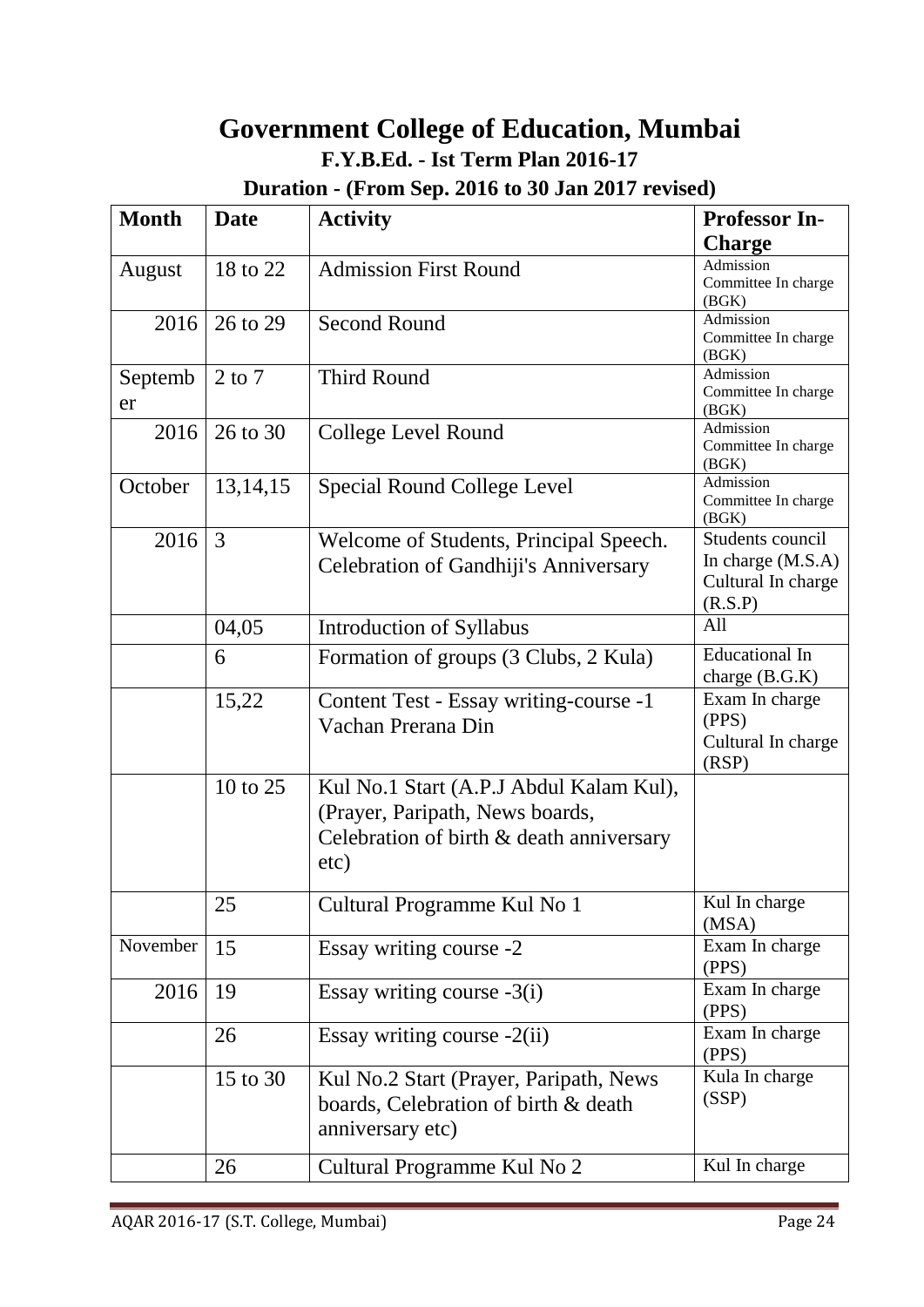|          |             |                                          | (SSP)           |
|----------|-------------|------------------------------------------|-----------------|
| November | 16, 17, 18, | Social Work                              | In charge (MSA) |
|          | 21, 22, 23  |                                          |                 |
|          | 19          | Book review - submission of practical of | All             |
|          |             | all courses                              |                 |
|          | 15,24,25    | GroupWise presentation EPC-1 (R&R)       | <b>SSP</b>      |
|          | 28,29,30    | <b>Class Test</b>                        | Exam In charge  |
|          |             |                                          | (PPS)           |
| December | 5,6         | <b>Completion of Internal Assessment</b> | Internal        |
|          |             |                                          | assessment In   |
|          |             |                                          | charge (MSA)    |
| 2016     | 7,8,9,13    | University Exam                          | University Exam |
|          |             |                                          | In charge (PPS) |

fVi & ojhy izkR;f{kds o vH;kliwjd midzek[ksjht moZfjr dkyko/khr fu;fer oxZrkl lq# jkghy

Mid Term break :- 06-09-2016 to 12-09-2016

Winter Vacation :- 26-10-2016 to 14-11-2016

Winter break :- 26-12-2016 to 1-01-2017

u con

Principal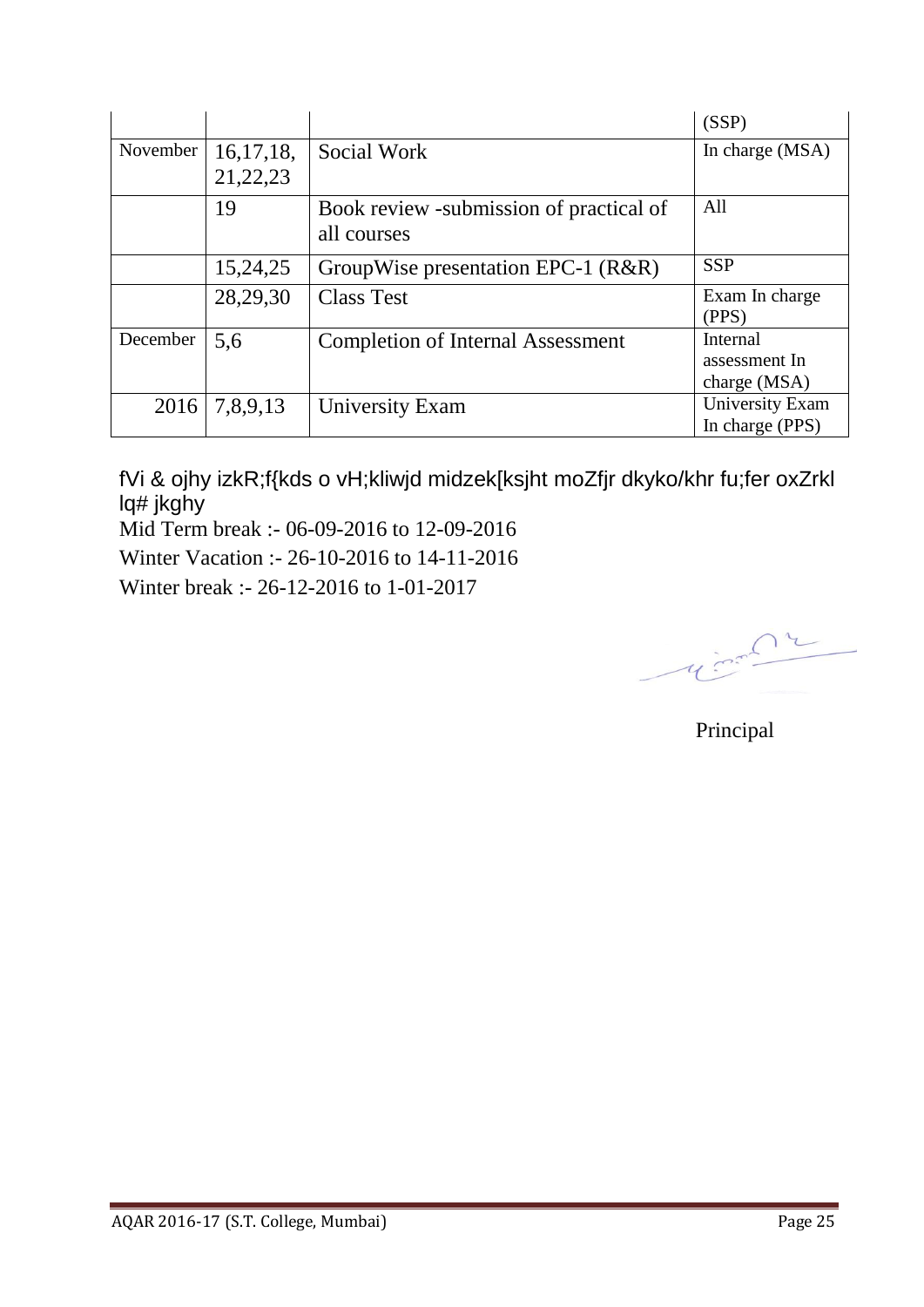# **Government College of Educatin, Mumbai**

**SECONDARY TRAINING COLLEGE, MUMBAI**

Term Plan 2016-17

**S.Y.B.Ed. - III Semester**

Date- 06-06-2016 to 26-10-2016

| Month         | Date                                | Planning                                                               | Prof-In charge                                             |
|---------------|-------------------------------------|------------------------------------------------------------------------|------------------------------------------------------------|
| June          |                                     |                                                                        |                                                            |
|               | 06-Jun-16                           | Term starts                                                            | All                                                        |
|               | 08-Jun-16                           | Welcome and Greetings-Key Note                                         | Address by Hon. Principal                                  |
|               | 6 To 11 June 2016                   | Admission to II nd year                                                | University Section.                                        |
|               | 13 To 18 June 2016                  | Introduction of Syllabus - Workshop<br>for Lesson Planning             |                                                            |
|               | $21-Jun-16$                         | <b>International Yoga Day</b>                                          | All Teacher and students                                   |
|               | 21 to 27 June 2016                  | School Visits and Planning for<br>Internship                           |                                                            |
|               | 27 to 30 June2016                   | Preparation of Internship and<br>guidance for practical                | Group wise                                                 |
| <b>July</b>   |                                     |                                                                        |                                                            |
|               | 01 to 02 July 2016                  | Preparation of Internship and<br>guidance for lesson planning          | Group wise                                                 |
|               | 4 to 30 July 2016                   | Internship in concerned schools (4<br>Weeks)                           | Group wise                                                 |
|               | 9,16,23,30 July<br>2016             | Guidance (Other completion of work<br>in college)                      | Group wise                                                 |
|               | 23-Jul-16                           | Celebration of birth anniversary of<br>Lokmanya Tilak                  | Guide                                                      |
| <b>August</b> |                                     |                                                                        |                                                            |
|               | 1 to 27 and 29 to 31<br>August 2016 | Internship (4 weeks) Three days in<br>concerned school as per planning | Group wise                                                 |
|               | 6,13,20,27 August<br>2016           | Guidance (Other completion of work<br>in college)                      | Group wise                                                 |
|               | 15-Aug-16                           | Independence Day- Flag Hoisting<br>Ceremony                            | All Teaching and non<br>teaching staff and all<br>students |
| <b>Sept</b>   |                                     |                                                                        |                                                            |
|               | 01 to 03 Sept 2016                  | Internships 3 Days                                                     |                                                            |
|               | 6to 10 Sept 2016                    | Vacation                                                               | As per university circular                                 |
|               | 12 to 17 Sept 2016                  | Internship (1 week)                                                    |                                                            |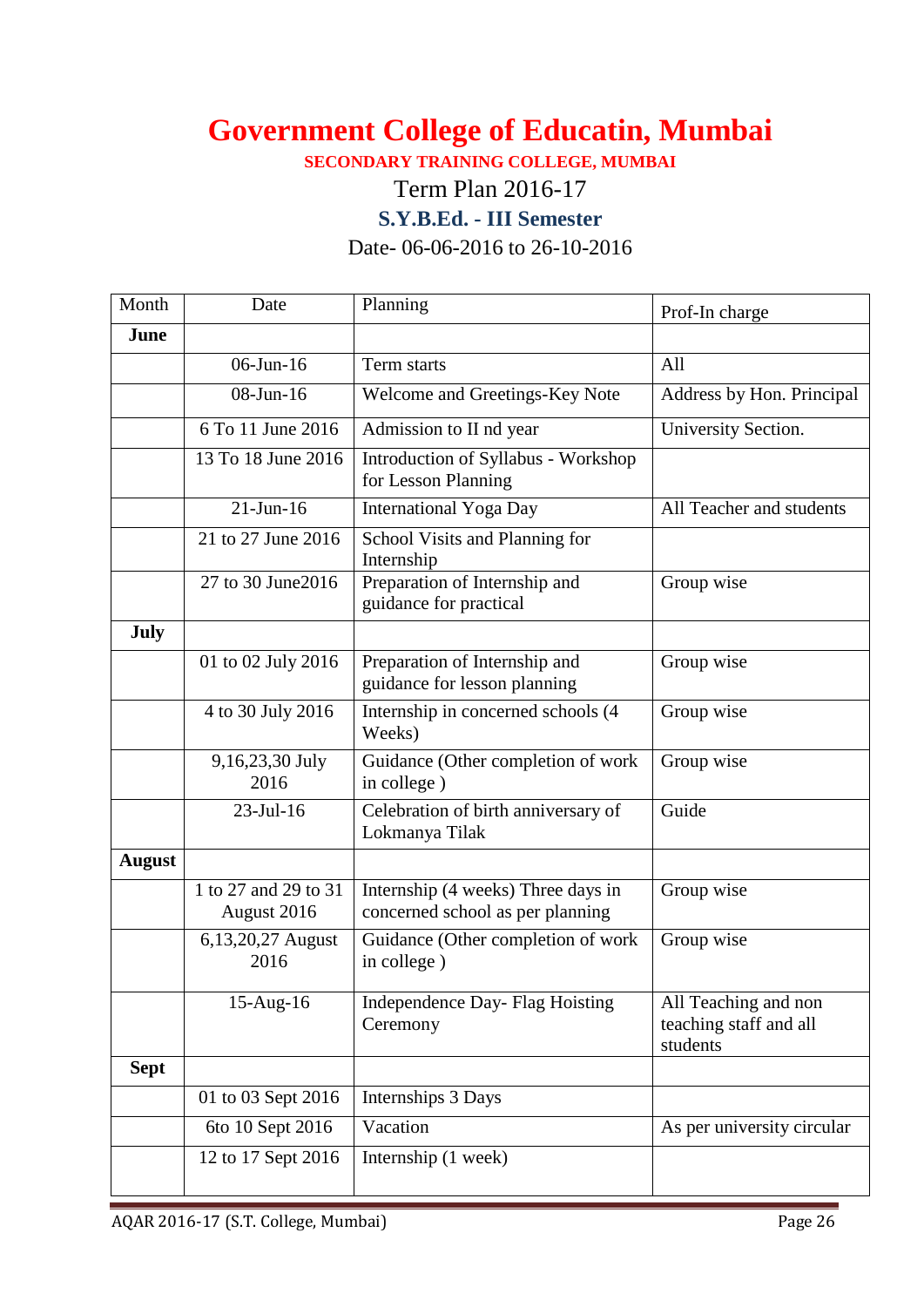|         | $19-Sep-16$               | Submission of internship and<br>assessment                         |                           |
|---------|---------------------------|--------------------------------------------------------------------|---------------------------|
|         | $20-Sep-16$               | awareness of literacy programme -<br>Group formation               | <b>Related Department</b> |
|         | $24-Sep-16$               | <b>Essay writing - Pedagogy School</b><br>subject Course - VII (i) | Exam department           |
|         | $26-Sep-16$               | Literacy awareness programme-filed<br>work                         | <b>Related Department</b> |
|         | $30-Sep-16$               | Submission of literacy awareness<br>programme filed work           | <b>Related Department</b> |
| October |                           |                                                                    |                           |
|         | 03-Oct-16                 | Celebration of birth anniversary of<br>Mahatma Gandhi              | Cultural department       |
|         | 18 and 19 October<br>2016 | <b>Class Test</b>                                                  | Exam department           |
|         | 22-Oct-16                 | completion of internal assessment                                  | <b>Related Department</b> |
|         | $25-Oct-16$               | Term ends                                                          |                           |

Place Mumbai

in  $\gamma$ 

Dr.P.M.Mohitkar Principal Government College of Education, Mumbai

| I Term             |                                           |
|--------------------|-------------------------------------------|
| <b>Term Period</b> | 06-06-2016 To 25-10-2016                  |
| Vacation           | 06 September 2016 rs 12 September<br>2016 |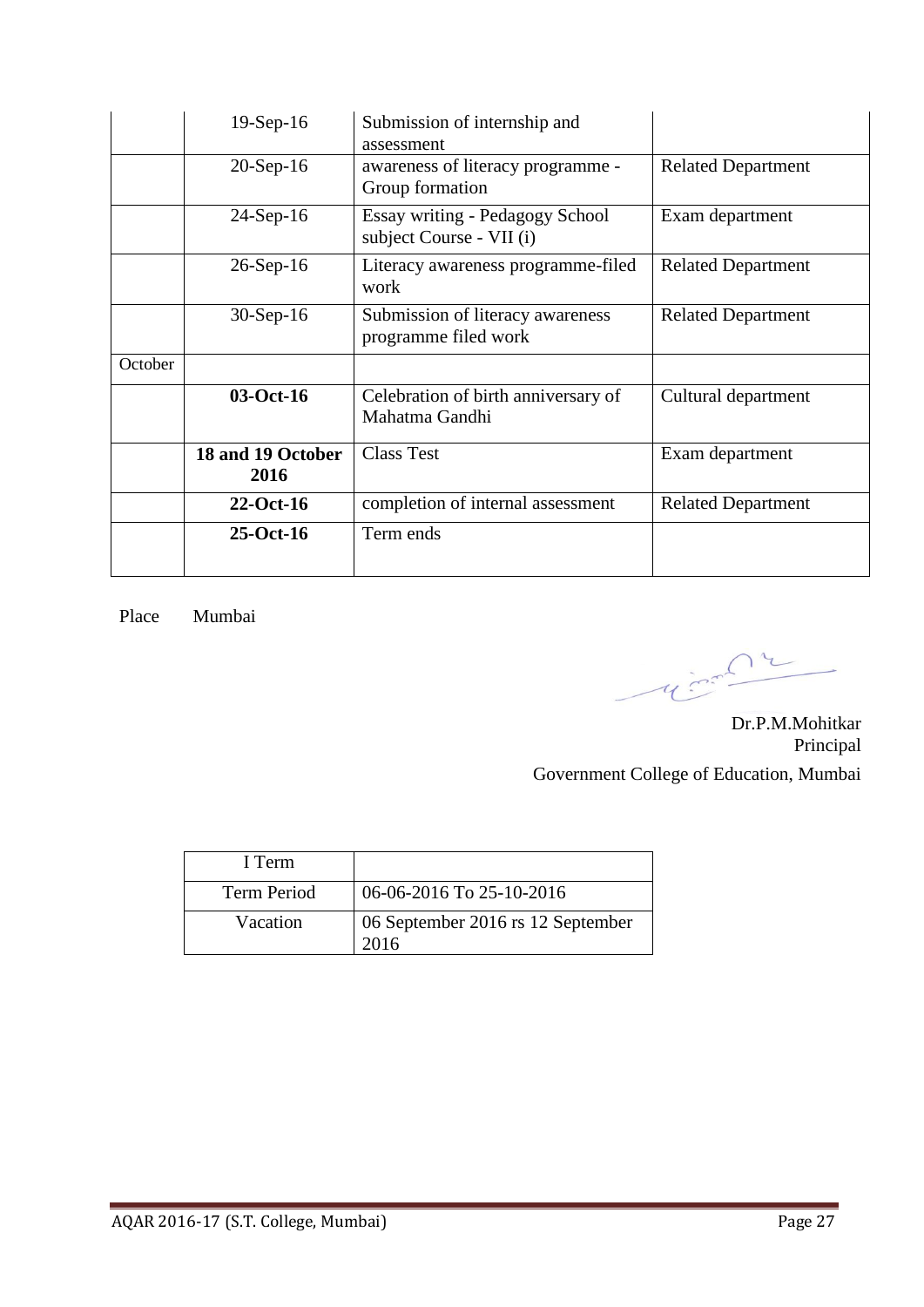# **Government College of Education, Mumbai**

Secondary Training College, Mumbai -1

## **F.Y.B.Ed. II nd Term Plan 2016-17**

Date 01-02-2017 to 26-05-2017 (Both Days Include)

Uni. Of. Mumbai. Circular No. UG/81 of 2016 -17 Dated 19-10-2016

| Month      | Date         | Activity                                                                                                                                                                 | Prof-In charge                        |
|------------|--------------|--------------------------------------------------------------------------------------------------------------------------------------------------------------------------|---------------------------------------|
| Jan-<br>17 |              |                                                                                                                                                                          |                                       |
|            | 30 and 31    | <b>School Visits</b>                                                                                                                                                     | In charge '4SSP'/2                    |
| Feb-<br>17 |              |                                                                                                                                                                          |                                       |
|            | $\mathbf{1}$ | Term Starts, Introduction of syllabus                                                                                                                                    | Edu. In charge<br>14BGK1/2            |
|            |              | Start of Kul No 1 (Duration 1.2.2017<br>to 25.3.2017) Implementation of Daily<br>Prayer, Paripath, Writing of News<br>boards, celebration of birth<br>anniversaries etc. | In charge 1/4MSA1/2                   |
|            | 01 to 11     | Workshop for preparation of<br>Internship                                                                                                                                | In charge '4SSP'/2                    |
|            | $1$ to $7$   | Micro planning workshop                                                                                                                                                  | In charge '4SSP'/2                    |
|            | 8 to 10      | Lesson planning workshop                                                                                                                                                 | In charge 1/4SSP1/2                   |
|            | 11           | Information regarding internship                                                                                                                                         | In charge 1/4SSP1/2                   |
|            | 19           | Celebration of shivjayanti                                                                                                                                               | In charge<br>1/4MSA&RSP1/2            |
|            | 13 to 28     | Internship (Four weeks)                                                                                                                                                  | In charge 1/4SSP1/2                   |
| Mar-<br>17 |              |                                                                                                                                                                          |                                       |
|            | 01 to 11     | Internship                                                                                                                                                               | In charge '4SSP'/2                    |
|            | 14 to 17     | annual social gathering and sport<br>competition                                                                                                                         | In charge $\frac{1}{4}MSA\frac{1}{2}$ |
|            | 25           | Cultural Programme Kul No 1                                                                                                                                              | In charge '/4MSA'/2                   |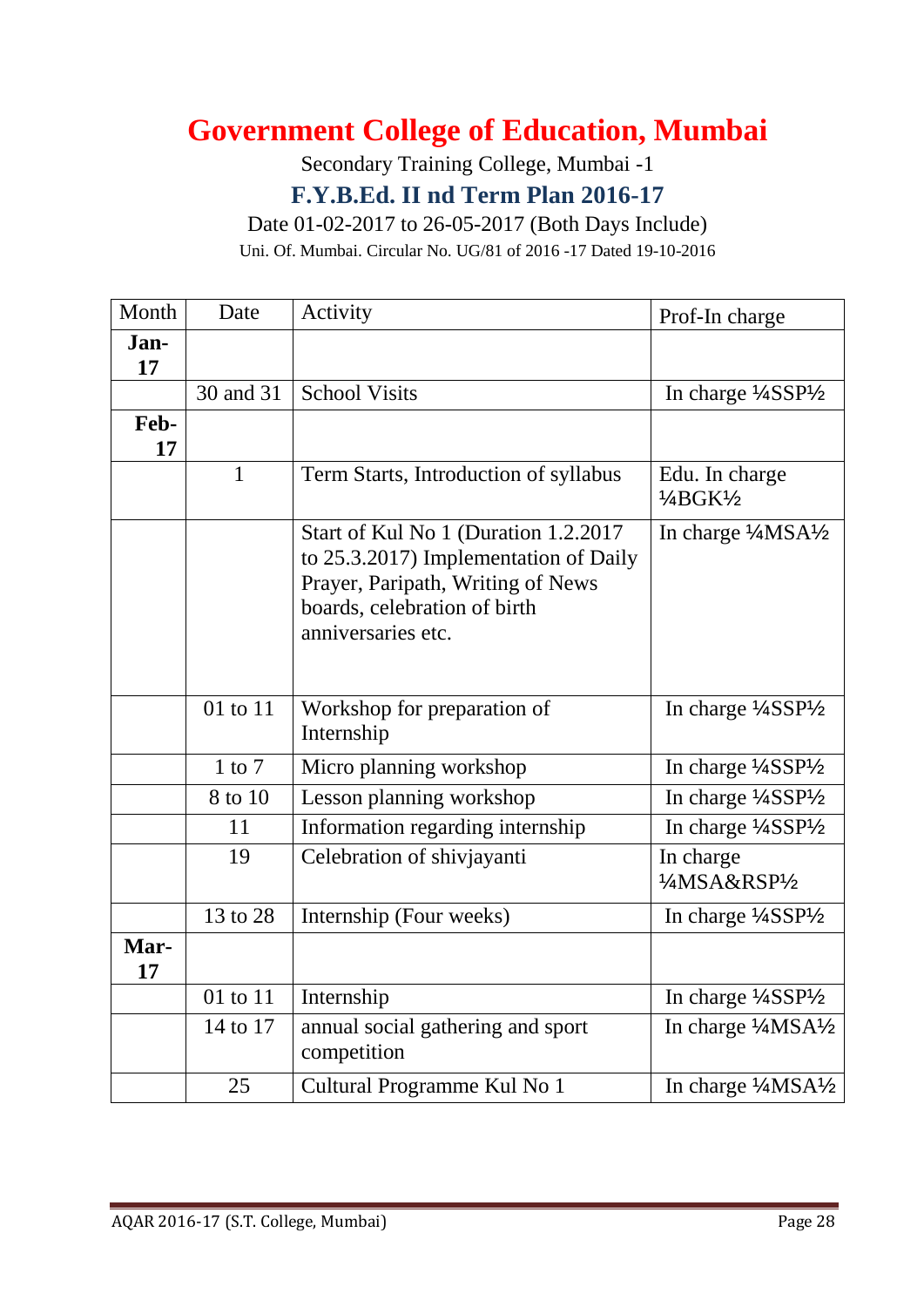|            | 27           | Kul No 2 start (During 27.3.2017 to<br>26.5.2017) Implementation of Daily<br>Prayer, Paripath, Writing of News<br>boards, celebration of birth<br>anniversaries etc. | In charge '4SSP'/2                                        |
|------------|--------------|----------------------------------------------------------------------------------------------------------------------------------------------------------------------|-----------------------------------------------------------|
| Apr-<br>17 |              |                                                                                                                                                                      |                                                           |
|            | 1,15,22      | Essay writing curse 4,5,6                                                                                                                                            | In charge 1/4PPS <sup>1</sup> / <sub>2</sub>              |
|            | 8            | Send-off for II nd year B.Ed. Students                                                                                                                               | 1/ <sub>4</sub> MSA <sup>1</sup> / <sub>2</sub>           |
|            | 10 to 13     | Submission of EPC -2                                                                                                                                                 | In charge '/4MSA'/2                                       |
|            | 14           | Birth Anniversary of Dr. B.R.<br>Ambedkar                                                                                                                            | In charge<br>14SSP&RSP1/2                                 |
|            | 17 to 18     | <b>Review of Educational Film Review</b>                                                                                                                             | In charge '/4MSA'/2                                       |
|            | 19 rs 21     | Submission of<br>practical/Assignments/Assigned work<br>for course $-4,5,6$                                                                                          | All In charge                                             |
|            | 29           | Cultural Programme Kul No 2                                                                                                                                          | In charge '4SSP'/2                                        |
| May-<br>17 |              |                                                                                                                                                                      |                                                           |
|            | $\mathbf{1}$ | Flag Hoisting ceremony                                                                                                                                               | <b>Student Council</b><br>$\frac{1}{4}$ MSA $\frac{1}{2}$ |
|            | $2$ to 5     | <b>Class Test</b>                                                                                                                                                    | <b>Exam Council</b><br>$\frac{1}{4}$ PPS $\frac{1}{2}$    |
|            | 8 to 13      | <b>Completion of internal Assessment</b>                                                                                                                             | In charge '/4MSA'/2                                       |
|            | 15 to 26     | Revision, self study, Supervised study,<br><b>University Exam</b>                                                                                                    | In charge '/4MSA'/2                                       |
|            | 26           | Test End                                                                                                                                                             |                                                           |

Place Mumbai

 $\frac{1}{2}$ 

Dr.B.G.Khade Dr.P. M. Mohitkar Educational In charge Principal Government College Of Education, Mumbai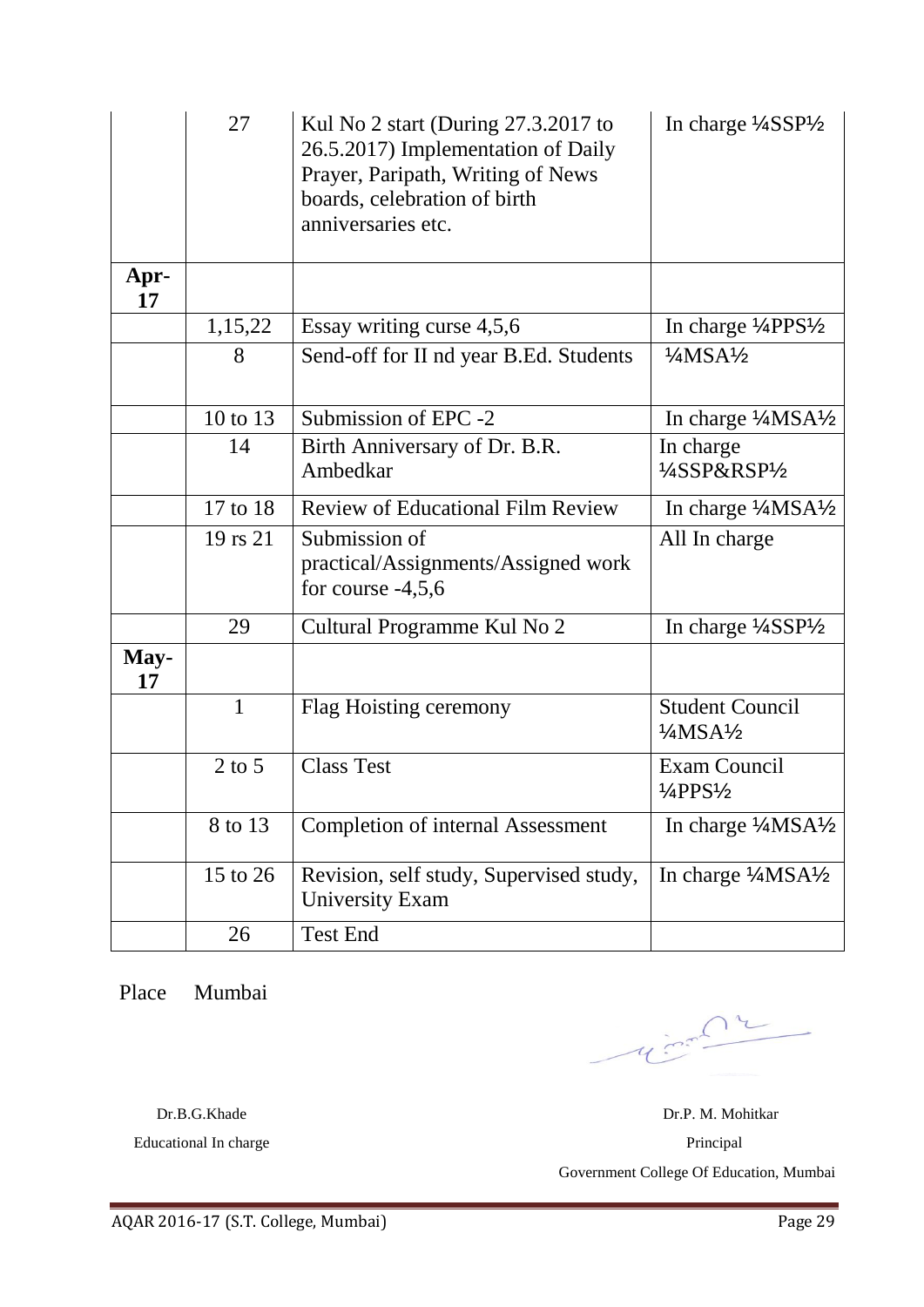## **Government College of Education, Mumbai S.Y.B.Ed. - IV Sem Term Plan 2016-17 Date 15-11-2016 to 30-04-2017 (No.UG/10 of 2016-17)**

| <b>Month</b> | <b>Date</b>    | <b>Activity</b>                                                                                                                                                       | Prof- In charge                 |
|--------------|----------------|-----------------------------------------------------------------------------------------------------------------------------------------------------------------------|---------------------------------|
| $Nov-16$     | 29,30          | Term starts, Introduction of                                                                                                                                          | All                             |
|              |                | <b>Syllabus</b>                                                                                                                                                       |                                 |
| December     |                |                                                                                                                                                                       |                                 |
| 2016         | 1,2            | <b>School Visit</b>                                                                                                                                                   | In charge (SSP)                 |
|              | 5,6,7          | <b>School based Action Research</b><br>Workshop                                                                                                                       | In charge (BGK)                 |
|              | 8 To 10        | Workshop for internship<br>(Development of<br><b>Instructional Material,</b><br>Interview of the students,<br>Planning of co-curricular<br>activities, Peer Teaching- | Uncharged (SSP)                 |
|              |                | Report)                                                                                                                                                               |                                 |
|              | 12 to 24       | Internship (Two week)                                                                                                                                                 | In charge (SSP)                 |
| January      |                |                                                                                                                                                                       |                                 |
| 2017         | 02 To 28       | Internship (Four week)                                                                                                                                                | In charge (SSP)                 |
|              | 26             | Republic Day                                                                                                                                                          | <b>Students Council (MSA)</b>   |
| Feb          |                |                                                                                                                                                                       |                                 |
| 2017         | 11,18,25       | Essay writing course $8(1)$ ,<br>8(ii), 9(i)                                                                                                                          | In charge (PPS)                 |
|              | 25             | Language Day                                                                                                                                                          | Literature Council (BGK)        |
|              | 27             | Marathi Language Day                                                                                                                                                  | In charge (BGK)                 |
|              | 28             | Science Day                                                                                                                                                           | Science Council In charge (PPS) |
| March        |                |                                                                                                                                                                       |                                 |
| 2017         | $\overline{4}$ | Essay writing - Course 9(ii)                                                                                                                                          | In charge (PPS)                 |
|              | 14 to 17       | <b>Annual Social Gathering</b>                                                                                                                                        | <b>Students Council (MSA)</b>   |
|              | 20,21          | Submission of EPC-4                                                                                                                                                   | In charge                       |
|              | 23             | <b>Submission of Action</b><br>Research                                                                                                                               | In charge (BGK)                 |
|              | 27 to 31       | <b>Class Test</b>                                                                                                                                                     | In charge (PPS)                 |
| April        |                |                                                                                                                                                                       |                                 |